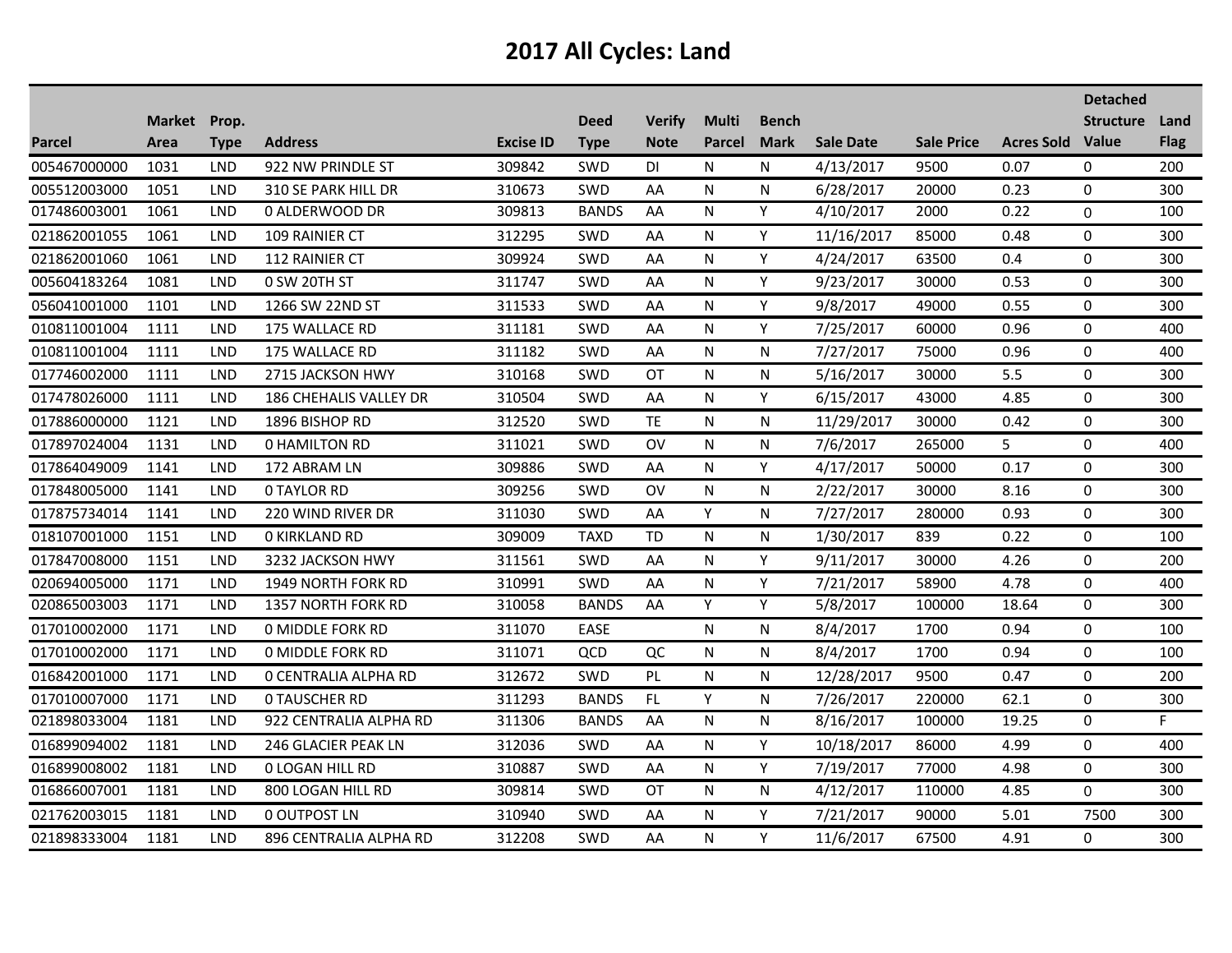|               |                      |             |                             |                  |                            |                              |                               |                             |                  |                   |                         | <b>Detached</b>  |                     |
|---------------|----------------------|-------------|-----------------------------|------------------|----------------------------|------------------------------|-------------------------------|-----------------------------|------------------|-------------------|-------------------------|------------------|---------------------|
| <b>Parcel</b> | Market Prop.<br>Area | <b>Type</b> | <b>Address</b>              | <b>Excise ID</b> | <b>Deed</b><br><b>Type</b> | <b>Verify</b><br><b>Note</b> | <b>Multi</b><br><b>Parcel</b> | <b>Bench</b><br><b>Mark</b> | <b>Sale Date</b> | <b>Sale Price</b> | <b>Acres Sold Value</b> | <b>Structure</b> | Land<br><b>Flag</b> |
| 021892003002  | 1181                 | LND         | <b>0 CRISTLER RD</b>        | 309220           | SWD                        | FL                           | N                             | N                           | 2/3/2017         | 75000             | 9.51                    | $\mathbf 0$      | 300                 |
| 021892003002  | 1181                 | <b>LND</b>  | <b>0 CRISTLER RD</b>        | 310360           | <b>RC</b>                  | FL.                          | N                             | N                           | 6/2/2017         | 130000            | 9.51                    | 0                | 300                 |
| 017826001000  | 1181                 | <b>LND</b>  | 197 LOGAN HILL RD           | 311554           | SWD                        | AA                           | N                             | Y                           | 8/29/2017        | 45100             | 6.63                    | 0                | 300                 |
| 021898333001  | 1181                 | LND         | 107 REMINGTON LN            | 309974           | <b>RC</b>                  | <b>SE</b>                    | N                             | Y                           | 4/24/2017        | 67500             | 4.72                    | 0                | 300                 |
| 021898332002  | 1181                 | <b>LND</b>  | <b>0 CENTRALIA ALPHA RD</b> | 311382           | <b>SWD</b>                 | FL.                          | Y                             | N                           | 8/29/2017        | 110000            | 19.79                   | $\mathbf 0$      | F.                  |
| 021898333003  | 1181                 | LND         | 135 REMMINGTON LN           | 309625           | <b>RC</b>                  | <b>SE</b>                    | N                             | Y                           | 3/28/2017        | 65000             | 4.95                    | 0                | 300                 |
| 016889004000  | 1181                 | <b>LND</b>  | 139 WHITE OAK LN            | 312545           | SWD                        | AA                           | N                             | Y                           | 12/12/2017       | 95000             | 4.68                    | 0                | 200                 |
| 020818001000  | 1181                 | <b>LND</b>  | 1369 CENTRALIA ALPHA RD     | 312673           | SWD                        | AA                           | N                             | Y                           | 12/26/2017       | 147500            | 9.5                     | 0                | 300                 |
| 021898333002  | 1181                 | <b>LND</b>  | O CENTRALIA ALPHA RD        | 312409           | <b>SWD</b>                 | AA                           | N                             | Y                           | 11/27/2017       | 61000             | 4.95                    | 0                | 300                 |
| 021762003011  | 1181                 | <b>LND</b>  | 134 OUTPOST LN              | 308911           | SWD                        | <b>NA</b>                    | N                             | Y                           | 1/17/2017        | 72290             | 5.03                    | 7500             | 300                 |
| 021762003012  | 1181                 | <b>LND</b>  | 135 OUTPOST LN              | 309164           | SWD                        | AA                           | N                             | Y                           | 2/8/2017         | 72500             | 5.02                    | 7500             | 300                 |
| 016866008002  | 1181                 | <b>LND</b>  | 128 POLLMAN RD              | 309168           | <b>SWD</b>                 | AA                           | N                             | Y                           | 2/13/2017        | 75000             | 9.78                    | 0                | 300                 |
| 017829004000  | 1181                 | <b>LND</b>  | 349 YATES RD                | 310358           | RC                         | AA                           | N                             | Y                           | 6/4/2017         | 96000             | 9.52                    | 0                | 300                 |
| 021881007000  | 1181                 | <b>LND</b>  | 121 CRISTLER RD             | 311841           | RC                         | AA                           | N                             | Y                           | 10/4/2017        | 89000             | 7.1                     | 0                | 300                 |
| 016899093001  | 1181                 | <b>LND</b>  | 103 EAGLE CREST LN          | 309754           | <b>SWD</b>                 | AA                           | N                             | Y                           | 3/16/2017        | 77000             | 4.99                    | 0                | 400                 |
| 016899097001  | 1181                 | <b>LND</b>  | 126 SNOW PEAK LN            | 311097           | SWD                        | AA                           | N                             | Y                           | 7/12/2017        | 79000             | 4.97                    | $\mathbf 0$      | 400                 |
| 021762003003  | 1181                 | <b>LND</b>  | <b>0 SETTLERS LN</b>        | 312028           | RC                         | AA                           | Υ                             | Υ                           | 10/18/2017       | 90000             | 5.03                    | 0                | 300                 |
| 017481006000  | 1191                 | <b>LND</b>  | 0 TILLICUM DR               | 310764           | SWD                        | AA                           | N                             | Y                           | 7/7/2017         | 134000            | 10.95                   | 0                | 300                 |
| 010828003000  | 1191                 | <b>LND</b>  | 132 SYDNEY LN               | 310421           | <b>SWD</b>                 | AA                           | N                             | Y                           | 6/5/2017         | 62000             | 2.35                    | 0                | 400                 |
| 017481083001  | 1191                 | <b>LND</b>  | <b>250 TILLICUM DR</b>      | 309578           | RC                         | AA                           | N                             | Y                           | 3/20/2017        | 69500             | 3.98                    | 0                | 400                 |
| 022416001002  | 1211                 | <b>LND</b>  | 143 OAK POINT RD            | 310200           | SWD                        | FL                           | N                             | N.                          | 5/19/2017        | 110000            | 20                      | $\boldsymbol{0}$ | 200                 |
| 011036005000  | 1211                 | <b>LND</b>  | <b>0 BRIAN DR</b>           | 311352           | <b>SWD</b>                 | <b>UN</b>                    | N                             | N                           | 8/24/2017        | 7500              | 1.01                    | 0                | 300                 |
| 018546002011  | 1211                 | <b>LND</b>  | 116 JERICA LN               | 311514           | QCD                        | QC                           | N                             | N                           | 9/12/2017        | 17000             | 1.74                    | 0                | 300                 |
| 022436001011  | 1221                 | <b>LND</b>  | 0 ST HWY 6                  | 310371           | SWD                        | CU                           | N                             | N                           | 5/30/2017        | 290500            | 26                      | $\mathbf 0$      | 200                 |
| 018011003002  | 1231                 | <b>LND</b>  | <b>0 HAIGHT RD</b>          | 312602           | <b>SWD</b>                 | OT                           | N                             | N                           | 12/12/2017       | 190000            | 9.85                    | 0                | 300                 |
| 017914001000  | 1251                 | <b>LND</b>  | <b>0 HAMILTON RD</b>        | 310598           | SWD                        | AA                           | N                             | N                           | 6/22/2017        | 7000              | 0.46                    | 0                | 100                 |
| 017105004013  | 2022                 | <b>LND</b>  | <b>0 MIDDLE FORK RD</b>     | 310534           | SWD                        | AA                           | N                             | Y                           | 6/20/2017        | 46250             | 4.77                    | $\Omega$         | 300                 |
| 017105004012  | 2022                 | <b>LND</b>  | 919 MIDDLE FORK RD          | 311091           | <b>SWD</b>                 | AA                           | N                             | Y                           | 8/1/2017         | 45000             | 4.77                    | $\mathbf 0$      | 300                 |
| 017102000000  | 2032                 | <b>LND</b>  | <b>0 MIDDLE FORK RD</b>     | 309674           | <b>SWD</b>                 | AA                           | N                             | N                           | 3/29/2017        | 70000             | 4.85                    | 0                | 300                 |
| 032336013000  | 2032                 | <b>LND</b>  | O CENTRALIA ALPHA RD        | 310551           | <b>BANDS</b>               | FL.                          | Y                             | N                           | 6/15/2017        | 219000            | 34.07                   | 0                | F.                  |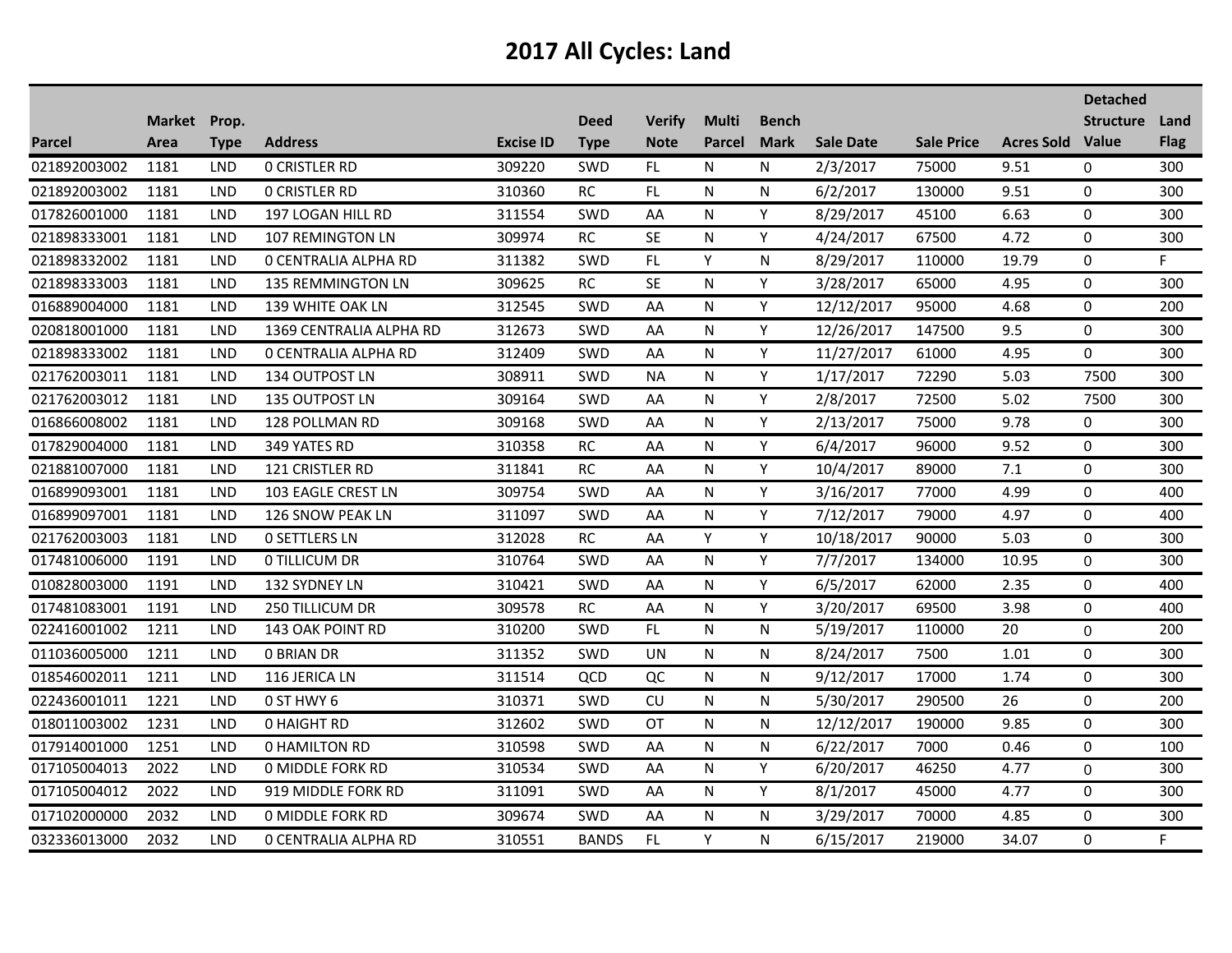|               |              |            |                          |                  |              |               |              |              |                  |                   |                         | <b>Detached</b>  |             |
|---------------|--------------|------------|--------------------------|------------------|--------------|---------------|--------------|--------------|------------------|-------------------|-------------------------|------------------|-------------|
|               | Market Prop. |            |                          |                  | <b>Deed</b>  | <b>Verify</b> | <b>Multi</b> | <b>Bench</b> |                  |                   |                         | <b>Structure</b> | Land        |
| <b>Parcel</b> | Area         | Type       | <b>Address</b>           | <b>Excise ID</b> | <b>Type</b>  | <b>Note</b>   | Parcel       | <b>Mark</b>  | <b>Sale Date</b> | <b>Sale Price</b> | <b>Acres Sold Value</b> |                  | <b>Flag</b> |
| 032591002006  | 2032         | <b>LND</b> | 114 ST LAWRENCE DR       | 310897           | SWD          | AA            | N            | Y            | 7/18/2017        | 37000             | $\mathbf{2}^{\prime}$   | 0                | 300         |
| 032787002005  | 2032         | <b>LND</b> | 194 10 VANTAGE RD        | 310418           | <b>RC</b>    | FL.           | N            | Y            | 6/9/2017         | 49950             | 7.45                    | $\boldsymbol{0}$ | F.          |
| 032552011005  | 2032         | <b>LND</b> | 277 12 KRUGER RD         | 310894           | SWD          | AA            | N            | Y            | 7/14/2017        | 52500             | 2.74                    | 0                | 300         |
| 017093004000  | 2032         | <b>LND</b> | 531 TAUSCHER RD          | 311679           | SWD          | AA            | N            | Y            | 9/20/2017        | 140000            | 26.28                   | 0                | 300         |
| 032502001001  | 2042         | <b>LND</b> | 145 WIRSDORFER           | 308816           | <b>SWD</b>   | <b>NA</b>     | N            | Y            | 1/3/2017         | 138100            | 23.63                   | $\mathbf 0$      | 300         |
| 032628010000  | 2042         | <b>LND</b> | 111 EASY ST              | 310137           | <b>RC</b>    | <b>RE</b>     | N            | N            | 5/13/2017        | 24000             | 4.85                    | 0                | 300         |
| 032629023003  | 2042         | LND        | 403 GRIEL RD             | 309499           | <b>RC</b>    | FL            | Y            | Y            | 3/13/2017        | 145000            | 20.37                   | 0                | F           |
| 032785005004  | 2052         | <b>LND</b> | 1979 ST RT 508           | 312155           | SWD          | AA            | Y            | N            | 10/27/2017       | 115000            | 15                      | $\mathbf 0$      | 200         |
| 032780001000  | 2052         | <b>LND</b> | <b>0 STATE ROUTE 508</b> | 312407           | <b>SWD</b>   | AA            | N            | Y            | 11/15/2017       | 200000            | 25.12                   | 0                | 100         |
| 032787002011  | 2052         | <b>LND</b> | 250 VANTAGE RD           | 310603           | SWD          | <b>TM</b>     | Y            | Y            | 6/6/2017         | 125000            | 18                      | 0                | F.          |
| 011296039000  | 2052         | <b>LND</b> | <b>0 CENTRAL AVE</b>     | 309999           | SWD          | AA            | N            | Υ            | 5/1/2017         | 9000              | 0.19                    | 0                | 300         |
| 032758010003  | 2052         | <b>LND</b> | <b>121 KIDD CREEK LN</b> | 312016           | SWD          | AA            | N            | Y            | 10/9/2017        | 37500             | 2.28                    | $\mathbf 0$      | 300         |
| 032801004000  | 2052         | <b>LND</b> | <b>0 CENTRAL AVE</b>     | 311151           | RC           | AA            | N            | Υ            | 8/11/2017        | 125000            | 3.19                    | $\mathbf 0$      | 300         |
| 032818001006  | 2072         | <b>LND</b> | 0 GISH RD                | 309397           | SWD          | AA            | N            | Y            | 3/2/2017         | 33000             | $\overline{2}$          | $\mathbf 0$      | 300         |
| 017348001002  | 2072         | <b>LND</b> | 218 RUGER LN             | 309897           | <b>SWD</b>   | AA            | N            | Y            | 4/18/2017        | 120000            | 10.05                   | 0                | 300         |
| 017348004000  | 2072         | <b>LND</b> | <b>0 RUGER LN</b>        | 309518           | SWD          | FL.           | N            | Υ            | 3/20/2017        | 92000             | 20.15                   | 0                | F.          |
| 014550002005  | 2082         | <b>LND</b> | 498 LARMON RD            | 311255           | SWD          | AA            | N            | Υ            | 8/9/2017         | 64000             | 4.86                    | 0                | 300         |
| 027702001001  | 2082         | <b>LND</b> | <b>0 JENSEN RD</b>       | 309315           | SWD          | FL            | Y            | Y            | 2/27/2017        | 190000            | 77.65                   | 0                | 100         |
| 014362002000  | 2082         | <b>LND</b> | 215 CLARK RD             | 311075           | $\sf RC$     | FL.           | N            | N            | 7/27/2017        | 100000            | 10.01                   | 0                | F           |
| 027783003004  | 2102         | <b>LND</b> | 672 GORE RD              | 310373           | <b>RC</b>    | AA            | N            | Y            | 6/1/2017         | 45000             | 4.84                    | 0                | 300         |
| 027989003017  | 2102         | <b>LND</b> | 133 CARRIAGE LN          | 311371           | RC           | AA            | N            | Y            | 8/23/2017        | 65000             | 5                       | 0                | 400         |
| 027619002000  | 2102         | <b>LND</b> | <b>0 BURCHETT RD</b>     | 312362           | <b>TAXTD</b> | OT            | N            | N            | 11/28/2017       | 1685              | 3.6                     | 0                | 100         |
| 027664005001  | 2102         | <b>LND</b> | 0 GORE RD                | 310325           | SWD          | AA            | N            | Y            | 5/25/2017        | 72500             | 10.61                   | 0                | 300         |
| 027989003012  | 2102         | <b>LND</b> | 142 CARRIAGE LN          | 311840           | <b>RC</b>    | AA            | N            | Y            | 9/26/2017        | 49000             | 5                       | 0                | 300         |
| 032668007000  | 2102         | <b>LND</b> | 0 WILLIE LN              | 309677           | SWD          | AA            | N            | Y            | 3/22/2017        | 45000             | 5.66                    | $\boldsymbol{0}$ | 300         |
| 009953024000  | 2102         | <b>LND</b> | 395 VIEWRIDGE RD         | 309976           | QCD          | QC            | N            | ${\sf N}$    | 2/3/2017         | 45900             | 4.92                    | 0                | 300         |
| 027982005000  | 2102         | <b>LND</b> | 368 BRIM RD              | 311337           | <b>SWD</b>   | MP.           | Y            | Y            | 8/24/2017        | 115000            | 21.18                   | 0                | 200         |
| 028004002000  | 2102         | <b>LND</b> | 131 CARRIAGE LN          | 311370           | RC           | FL            | N            | Y            | 8/17/2017        | 220000            | 38.68                   | 0                | 300         |
| 027982001000  | 2102         | <b>LND</b> | 280 BRIM RD              | 311802           | SWD          | AA            | N            | Y            | 9/25/2017        | 59900             | 5.44                    | 0                | 300         |
| 027793001000  | 2102         | <b>LND</b> | 142 ELIASON DR           | 311226           | <b>RC</b>    | AA            | N            | Y            | 8/10/2017        | 140000            | 20.53                   | 0                | F           |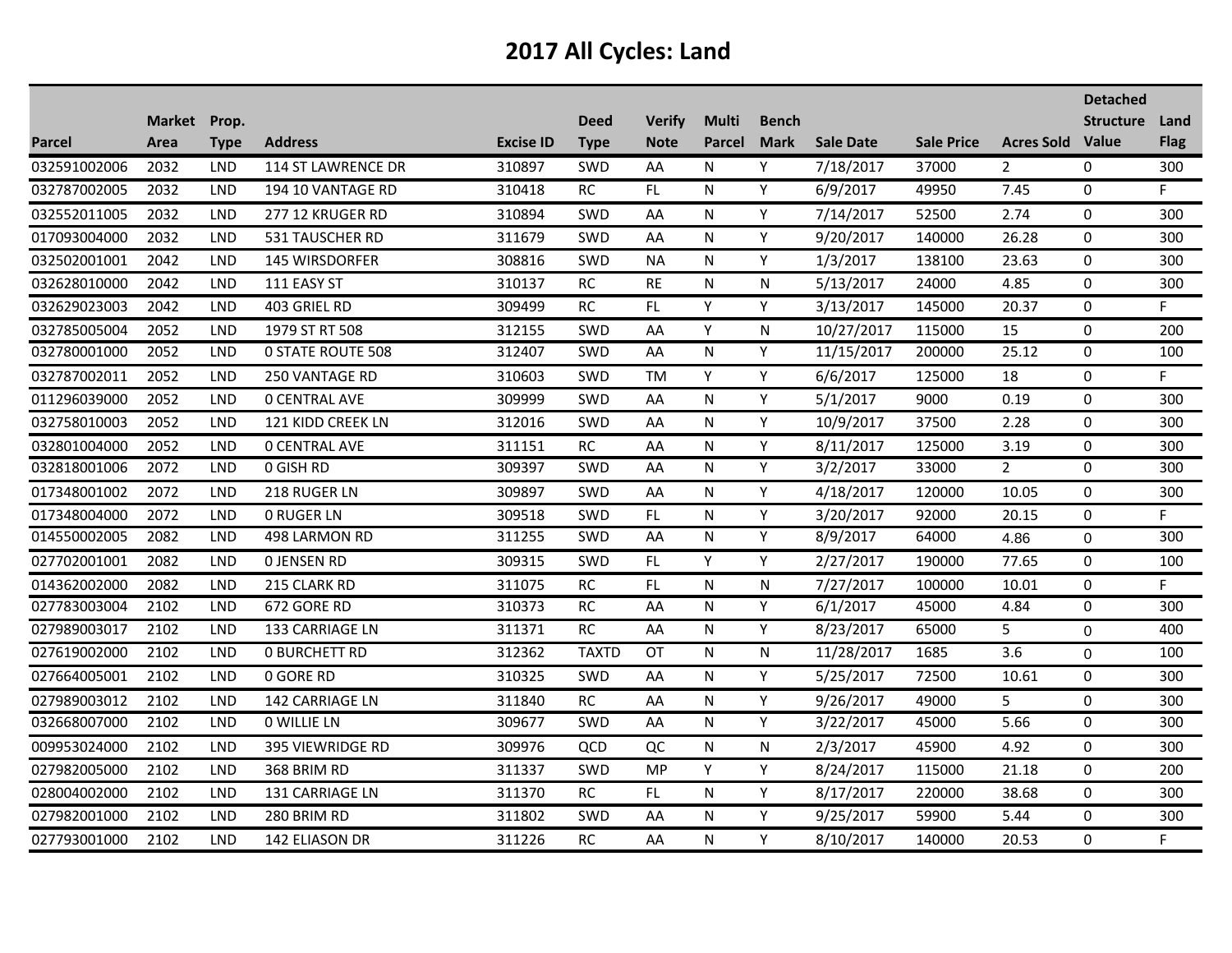|               |              |            |                              |                  |              |               |              |              |                  |                   |                   | <b>Detached</b>  |             |
|---------------|--------------|------------|------------------------------|------------------|--------------|---------------|--------------|--------------|------------------|-------------------|-------------------|------------------|-------------|
|               | Market Prop. |            |                              |                  | <b>Deed</b>  | <b>Verify</b> | <b>Multi</b> | <b>Bench</b> |                  |                   |                   | <b>Structure</b> | Land        |
| <b>Parcel</b> | Area         | Type       | <b>Address</b>               | <b>Excise ID</b> | <b>Type</b>  | <b>Note</b>   | Parcel       | <b>Mark</b>  | <b>Sale Date</b> | <b>Sale Price</b> | <b>Acres Sold</b> | <b>Value</b>     | <b>Flag</b> |
| 027627001000  | 2102         | <b>LND</b> | <b>0 BURCHETT RD</b>         | 312111-S         | SWD          | DI            | N            | N            | 10/16/2017       | 79450             | 21.57             | 0                | 300         |
| 010573016001  | 2102         | <b>LND</b> | <b>0 BURNT RIDGE RD</b>      | 311657           | RC           | AA            | N            | Y            | 9/19/2017        | 50000             | 4.66              | 0                | 300         |
| 027982004000  | 2102         | <b>LND</b> | 342 BRIM RD                  | 309850           | <b>SWD</b>   | AA            | N            | Y            | 4/18/2017        | 77500             | 10.59             | 0                | 300         |
| 032918002000  | 2102         | <b>LND</b> | <b>0 SHANKLIN RD</b>         | 312306           | SWD          | FL.           | Y            | N            | 11/14/2017       | 300000            | 44.3              | $\mathbf 0$      | 300         |
| 033357002000  | 2112         | <b>LND</b> | <b>0 CINEBAR RD</b>          | 310150           | <b>SWD</b>   | PT            | N            | N            | 4/20/2017        | 300               | 38.51             | $\mathbf 0$      | 300         |
| 032441002001  | 2112         | LND        | <b>0 STUB RD</b>             | 310943           | <b>BANDS</b> | FL.           | Y            | Y            | 7/25/2017        | 95000             | 18.78             | 0                | F.          |
| 033292000000  | 2112         | <b>LND</b> | <b>0 CINEBAR RD</b>          | 310147           | <b>SWD</b>   | PT            | N            | N            | 4/18/2017        | 500               | 23.46             | 0                | 200         |
| 033036002000  | 2122         | <b>LND</b> | 0 AUGUST RD                  | 309534           | <b>SWD</b>   | AA            | N            | Y            | 3/17/2017        | 81000             | 9.76              | 0                | 300         |
| 033150007002  | 2122         | <b>LND</b> | 171 MEADOWBROOK LN           | 312347           | <b>PRD</b>   |               | N            |              | 11/21/2017       | 62500             | 4.98              | 3080             | 300         |
| 033345009000  | 2132         | <b>LND</b> | 171 HARMONY DR               | 309338           | RC           | <b>RE</b>     | N            | N            | 2/27/2017        | 65000             | 6.85              | 0                | 100         |
| 033346001000  | 2132         | <b>LND</b> | 528 JUSTUS RD                | 309816           | <b>RC</b>    | AA            | N            | Y            | 4/10/2017        | 50000             | 5.1               | 0                | 300         |
| 033504001019  | 2161         | LND        | 172 PLEASANT HILL DR         | 311307           | SWD          | <b>OT</b>     | N            | N            | 8/2/2017         | 39000             | 1.41              | 0                | 200         |
| 033504001012  | 2161         | <b>LND</b> | 107 HUMMINGBIRD LN           | 311195           | <b>SWD</b>   | AA            | N            | Y            | 8/11/2017        | 42000             | 1.82              | $\boldsymbol{0}$ | 300         |
| 033504001013  | 2161         | <b>LND</b> | 113 HUMMINGBIRD LN           | 311093           | SWD          | AA            | N            | Y            | 8/3/2017         | 45000             | 4.25              | $\Omega$         | 300         |
| 033504001021  | 2161         | <b>LND</b> | 164 PLEASANT HILL DR         | 310243           | <b>SWD</b>   | AA            | N            | Y            | 5/23/2017        | 68000             | 1.3               | $\mathbf 0$      | 400         |
| 028341031001  | 2161         | <b>LND</b> | 1124 STATE ROUTE 122         | 312706           | SWD          | AA            | N            | Y            | 12/28/2017       | 130000            | 5                 | 0                | 100         |
| 011037024000  | 2211         | <b>LND</b> | 119 CLAHOUA DR               | 311248           | <b>SWD</b>   | AA            | N            | Y            | 8/18/2017        | 65000             | 0.19              | 0                | 300         |
| 011037054000  | 2211         | <b>LND</b> | 111 CHIEF KIONA RD           | 309048           | SWD          | AA            | N            | Y            | 1/30/2017        | 28000             | 0.32              | 0                | 300         |
| 011037043000  | 2211         | <b>LND</b> | 135 WENNASSEE LOOP           | 310951           | <b>SWD</b>   | AA            | N            | Y            | 7/19/2017        | 24500             | 0.2               | $\Omega$         | 300         |
| 028601001001  | 2221         | <b>LND</b> | 360 HUNTTING RD              | 311695           | RC           | AA            | N            | Y            | 9/22/2017        | 168000            | 19.52             | 0                | F.          |
| 028688002004  | 2231         | <b>LND</b> | 0 US HWY 12                  | 311278           | SWD          | MP            | Υ            | N            | 7/27/2017        | 70000             | 19.4              | 0                | 200         |
| 028677002001  | 2231         | <b>LND</b> | 248 HUNTTING RD              | 309410           | SWD          | <b>RE</b>     | N            | N            | 2/8/2017         | 12000             | 3.43              | 0                | 200         |
| 027936004014  | 2241         | <b>LND</b> | 142 BARRIER DR               | 310996           | <b>SWD</b>   | NA            | N            | Y            | 7/18/2017        | 60000             | 5                 | 0                | 400         |
| 027828007002  | 2241         | <b>LND</b> | 189 SAW MILL LN              | 311317           | SWD          | AA            | N            | Y            | 8/15/2017        | 65000             | 15.26             | 0                | F           |
| 027828008005  | 2241         | <b>LND</b> | 165 SAW MILL LN              | 312929           | <b>SWD</b>   | AA            | N            | N            | 12/12/2017       | 279000            | $\overline{7}$    | 0                | F           |
| 027854013008  | 2251         | <b>LND</b> | <b>0 STOWELL RD</b>          | 311725           | <b>SWD</b>   | AA            | N            | Y            | 9/19/2017        | 52500             | 6                 | 0                | F           |
| 027854013005  | 2251         | <b>LND</b> | <b>0 STOWELL RD</b>          | 312322           | <b>SWD</b>   | FL            | N            | N            | 11/8/2017        | 52500             | 7.8               | 0                | F.          |
| 027836004006  | 2261         | <b>LND</b> | 159 RAINIER DR               | 309626           | <b>SWD</b>   | PL            | N            | N            | 3/23/2017        | 27400             | 2.01              | 0                | 300         |
| 027821001018  | 2261         | <b>LND</b> | <b>208 SALKUM HEIGHTS DR</b> | 310831           | RC           | AA            | N            | Y            | 7/10/2017        | 41000             | 2.5               | 0                | 300         |
| 027836004001  | 2261         | <b>LND</b> | <b>0 RAINIER DR</b>          | 311694           | <b>SWD</b>   | AA            | N            | Y            | 9/19/2017        | 45000             | $2^{\circ}$       | 0                | 400         |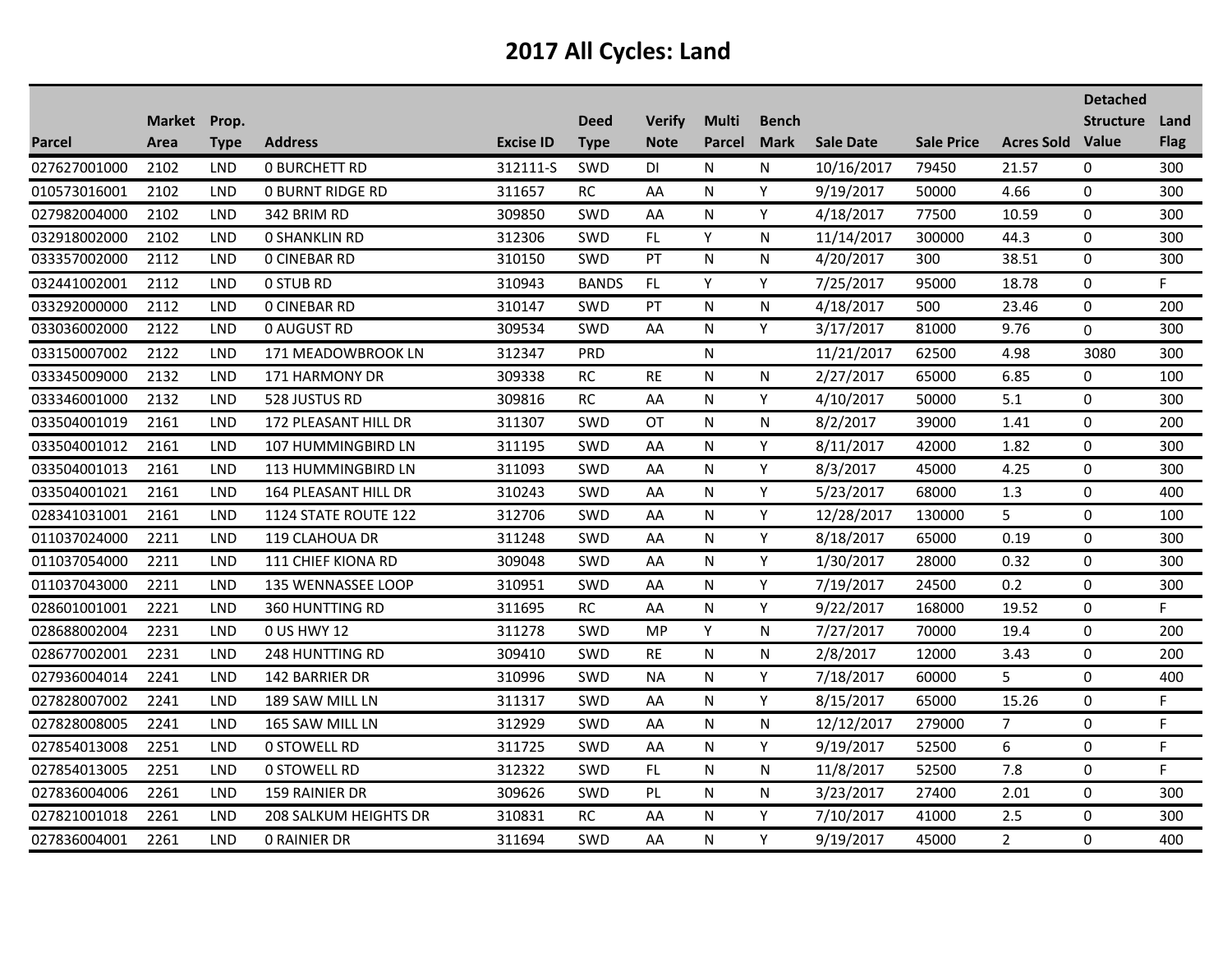|              |              |             |                                |                  |              |               |              |              |                  |                   |                         | <b>Detached</b>  |             |
|--------------|--------------|-------------|--------------------------------|------------------|--------------|---------------|--------------|--------------|------------------|-------------------|-------------------------|------------------|-------------|
|              | Market Prop. |             |                                |                  | <b>Deed</b>  | <b>Verify</b> | <b>Multi</b> | <b>Bench</b> |                  |                   |                         | <b>Structure</b> | Land        |
| Parcel       | Area         | <b>Type</b> | <b>Address</b>                 | <b>Excise ID</b> | <b>Type</b>  | <b>Note</b>   | Parcel       | <b>Mark</b>  | <b>Sale Date</b> | <b>Sale Price</b> | <b>Acres Sold Value</b> |                  | <b>Flag</b> |
| 027836004007 | 2261         | <b>LND</b>  | 156 RAINIER DR                 | 309853           | <b>SWD</b>   | AA            | N            | N            | 4/18/2017        | 40000             | 2.22                    | 0                | 400         |
| 028088037000 | 2281         | <b>LND</b>  | <b>0 SPENCER RD</b>            | 310172           | QCD          | QC            | N            | N            | 5/19/2017        | 50000             | 5.03                    | 0                | 400         |
| 025148005000 | 2301         | <b>LND</b>  | <b>0 SALMON CREEK RD</b>       | 310849           | <b>WD</b>    | AA            | N            | N            | 7/8/2017         | 30920             | 11.25                   | 0                | 200         |
| 025166001000 | 2301         | <b>LND</b>  | <b>0 UNKNOWN SITUS ADDRESS</b> | 312102           | <b>SWD</b>   |               | Y            |              | 10/26/2017       | 169000            | 34.78                   | 0                | 200         |
| 025148004001 | 2301         | <b>LND</b>  | 0 SALMON CREEK RD OFF          | 309852           | <b>SWD</b>   | AA            | N            | Y            | 4/10/2017        | 57300             | 10                      | 0                | 200         |
| 025277042003 | 2301         | <b>LND</b>  | <b>0 SALMON CREEK RD</b>       | 309158           | <b>SWD</b>   | FL.           | Y            | Y            | 2/2/2017         | 232500            | 64.25                   | 0                | F.          |
| 025149002002 | 2301         | LND         | <b>0 SALMON CREEK RD</b>       | 310093           | PRD          | FL            | N            | N            | 5/11/2017        | 65000             | 20                      | 0                | F.          |
| 028885002002 | 2311         | <b>LND</b>  | 129 PINEWOOD LN                | 311855           | <b>BANDS</b> | <b>FS</b>     | N            | N            | 10/3/2017        | 67500             | 1.24                    | 0                | 300         |
| 028885003002 | 2311         | <b>LND</b>  | 126 PINEWOOD LN                | 311290           | SHD          | <b>SH</b>     | Y            | N            | 8/9/2017         | 115000            | 3.4                     | $\mathbf 0$      | 200         |
| 028885003002 | 2311         | <b>LND</b>  | 126 PINEWOOD LN                | 311856           | <b>BANDS</b> | <b>FS</b>     | N            | N            | 10/2/2017        | 64500             | 2.16                    | 0                | 300         |
| 028885004001 | 2311         | <b>LND</b>  | 0 TANGLEWOOD DR                | 309553           | $\sf RC$     | AA            | N            | Y            | 3/15/2017        | 52700             | 1.25                    | 0                | 300         |
| 028885003001 | 2311         | <b>LND</b>  | 128 PINEWOOD LN                | 311338           | SWD          | AA            | N            | N            | 8/23/2017        | 65000             | 2.24                    | 0                | 400         |
| 028885003001 | 2311         | <b>LND</b>  | 128 PINEWOOD LN                | 312429           | RC           |               | N            | N            | 11/17/2017       | 150000            | 2.24                    | $\mathbf 0$      | 200         |
| 028885007000 | 2311         | <b>LND</b>  | <b>0 LAKEVIEW DR</b>           | 311247           | QCD          | QC            | N            | N            | 7/29/2017        | 2500              | 0.21                    | 0                | 200         |
| 028885015000 | 2311         | <b>LND</b>  | 100 44 LAKE TERRACE DR         | 312515           | <b>TRD</b>   |               | N            |              | 11/30/2017       | 18401             | 1.79                    | 0                | 200         |
| 028885012002 | 2311         | <b>LND</b>  | 126 WILDERIDGE DR              | 311781           | SWD          | AA            | N            | Y            | 9/27/2017        | 159000            | 2.33                    | 0                | 400         |
| 010585080000 | 2321         | <b>LND</b>  | 232 LAKEVIEW DR                | 309954           | <b>SWD</b>   | AA            | N            | Y            | 4/18/2017        | 65000             | 0.41                    | $\mathbf 0$      | 400         |
| 010585087000 | 2321         | <b>LND</b>  | 221 LAKEVIEW DR                | 310945           | SWD          | AA            | N            | Y            | 7/26/2017        | 58000             | 0.31                    | 0                | 400         |
| 010572087000 | 2321         | LND         | 124 LAKEWOOD DR                | 311766           | <b>SWD</b>   | AA            | N            | Y            | 9/21/2017        | 46500             | 0.26                    | 0                | 300         |
| 010585093000 | 2321         | <b>LND</b>  | 195 LAKEVIEW DR                | 310395           | <b>SWD</b>   | AA            | N            | Y            | 6/6/2017         | 41500             | 0.61                    | 0                | 300         |
| 028857007000 | 2331         | <b>LND</b>  | 143 HADALLER RD                | 310086           | <b>SWD</b>   | AA            | N            | Y            | 5/4/2017         | 90000             | 5                       | 0                | 400         |
| 028751016000 | 2361         | LND         | <b>194 WINSTON CREEK</b>       | 312239           | SWD          | FL            | N            | N            | 11/7/2017        | 66500             | 5.02                    | 0                | 300         |
| 028296003021 | 2381         | <b>LND</b>  | 459 BIRLEY RD                  | 309135           | <b>SWD</b>   | <b>NA</b>     | N            | Y            | 2/6/2017         | 187000            | 5.9                     | 0                | 500         |
| 028296003020 | 2381         | <b>LND</b>  | 437 BIRLEY RD                  | 311394           | SWD          | AA            | N            | Υ            | 8/28/2017        | 223875            | 6.1                     | 0                | 400         |
| 028304002000 | 2391         | <b>LND</b>  | <b>0 BIRLEY RD</b>             | 309708           | SWD          | AA            | N            | Y            | 4/3/2017         | 45000             | 1.07                    | 0                | 400         |
| 029125003000 | 2391         | <b>LND</b>  | 0 ST ROUTE 122                 | 311480           | RC           | AA            | N            | Y            | 8/29/2017        | 21500             | 2.14                    | 0                | 200         |
| 029319001000 | 2411         | <b>LND</b>  | 0 YOUNG RD                     | 312623           | <b>SWD</b>   | AA            | N            | Y            | 12/19/2017       | 44000             | 4.4                     | 0                | 300         |
| 008701094004 | 2411         | <b>LND</b>  | <b>0 GODFREY RD</b>            | 310792           | SWD          | AA            | Y            | Y            | 6/1/2017         | 43500             | 1.82                    | 0                | 300         |
| 029357009000 | 2431         | <b>LND</b>  | 0 HIGH MEADOW DR               | 310918           | <b>SWD</b>   | AA            | N            | Y            | 7/6/2017         | 50000             | 5.07                    | 0                | 300         |
| 029357008000 | 2431         | <b>LND</b>  | 0 HIGH MEADOW DR               | 310744           | <b>SWD</b>   | AA            | N            | Y            | 7/6/2017         | 50000             | 5.07                    | $\Omega$         | 300         |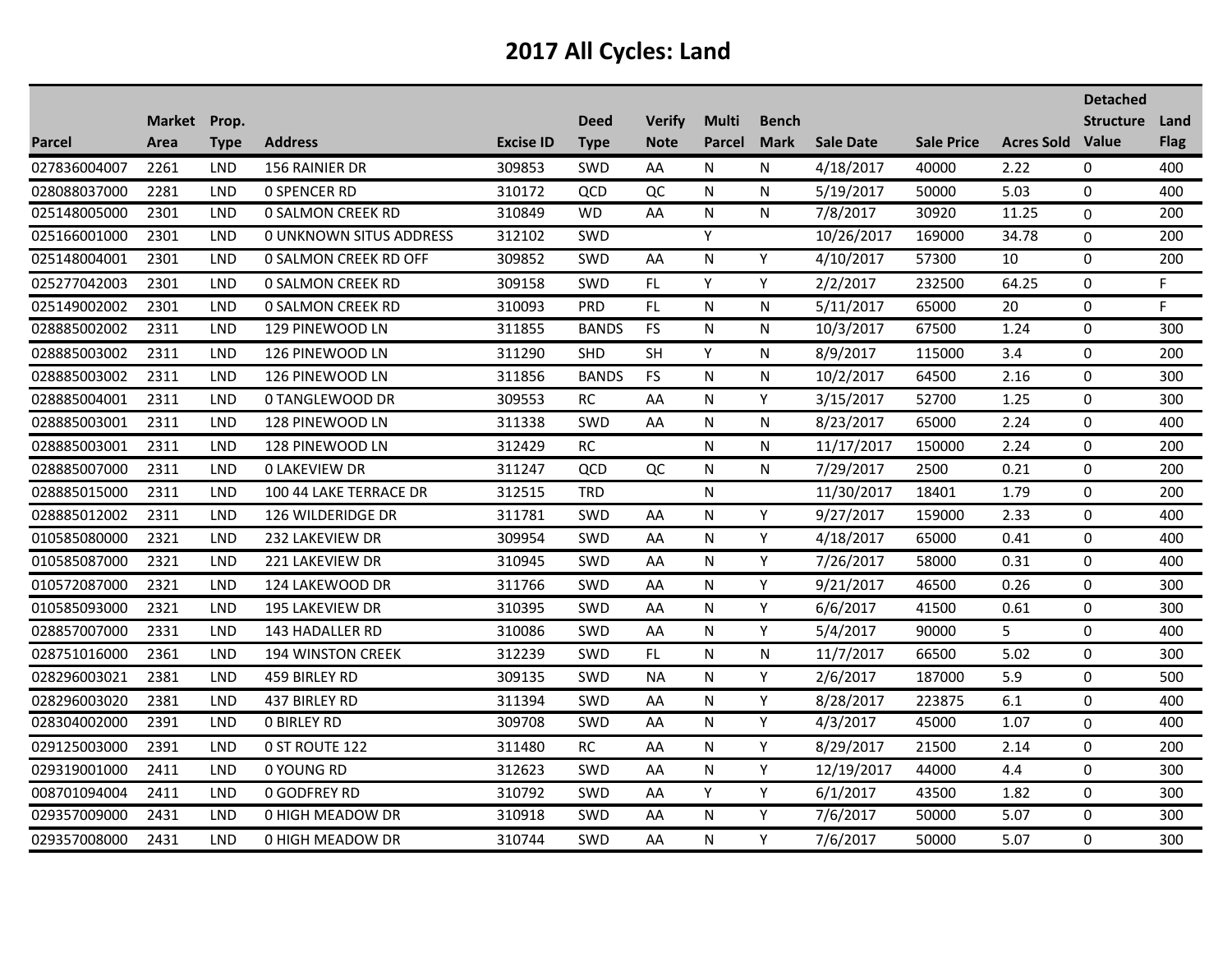|               |                      |            |                                |                  |                            |                              |                               |                             |                  |                   |                         | <b>Detached</b>  |                     |
|---------------|----------------------|------------|--------------------------------|------------------|----------------------------|------------------------------|-------------------------------|-----------------------------|------------------|-------------------|-------------------------|------------------|---------------------|
| <b>Parcel</b> | Market Prop.<br>Area | Type       | <b>Address</b>                 | <b>Excise ID</b> | <b>Deed</b><br><b>Type</b> | <b>Verify</b><br><b>Note</b> | <b>Multi</b><br><b>Parcel</b> | <b>Bench</b><br><b>Mark</b> | <b>Sale Date</b> | <b>Sale Price</b> | <b>Acres Sold Value</b> | <b>Structure</b> | Land<br><b>Flag</b> |
| 029357010000  | 2431                 | <b>LND</b> | 253 HIGH MEADOW DR             | 312073           | SWD                        | AA                           | N                             | Y                           | 10/23/2017       | 67500             | 5.07                    | 0                | 300                 |
| 028802016003  | 2431                 | <b>LND</b> | <b>O ISBELL RD</b>             | 311175           | <b>RC</b>                  | AA                           | N                             | Y                           | 8/10/2017        | 40000             | 5                       | $\mathbf 0$      | 200                 |
| 028798001000  | 2431                 | <b>LND</b> | <b>0 UNKNOWN SITUS ADDRESS</b> | 309047           | <b>TAXD</b>                | AA                           | N                             | N                           | 1/31/2017        | 863               | 0.52                    | $\Omega$         | 200                 |
| 029552002001  | 2441                 | <b>LND</b> | 0 RYAN RD                      | 309942           | <b>SWD</b>                 | AA                           | N                             | N                           | 4/20/2017        | 122500            | 8.77                    | $\mathbf 0$      | 300                 |
| 029420002001  | 2441                 | <b>LND</b> | <b>0 NAYLOR RD</b>             | 310515           | SWD                        | FL                           | N                             | Y                           | 6/16/2017        | 80000             | 10.07                   | 0                | 300                 |
| 029523003002  | 2471                 | <b>LND</b> | 0 GREEN MOUNTAIN RD            | 310356           | <b>SWD</b>                 | <b>OT</b>                    | N                             | N                           | 5/25/2017        | 7000              | 2.08                    | $\mathbf 0$      | F.                  |
| 030233000000  | 2471                 | LND        | <b>0 HAGEN RD</b>              | 309054           | SWD                        | FL.                          | N                             | N                           | 1/24/2017        | 150000            | 53.79                   | 0                | F                   |
| 029534001002  | 2471                 | <b>LND</b> | <b>0 HAGEN RD</b>              | 309459           | <b>SWD</b>                 | <b>CU</b>                    | Y                             | Y                           | 3/7/2017         | 100000            | 21.13                   | $\Omega$         | 300                 |
| 015068002004  | 3053                 | <b>LND</b> | <b>0 ANTRIM RD</b>             | 311114           | SWD                        | AA                           | Y                             | Y                           | 8/3/2017         | 595000            | 20.12                   | $\pmb{0}$        | 200                 |
| 014941006003  | 3063                 | LND        | 0 HWY 603                      | 312158           | SWD                        | AA                           | N                             | Y                           | 10/27/2017       | 35000             | 2.25                    | 0                | 300                 |
| 014941005000  | 3063                 | <b>LND</b> | 2030 HIGHWAY 603               | 309993           | <b>RC</b>                  | <b>OT</b>                    | N                             | N                           | 4/27/2017        | 160000            | 4.73                    | 0                | 300                 |
| 014941005000  | 3063                 | <b>LND</b> | 2030 HIGHWAY 603               | 312725           | <b>SWD</b>                 | AA                           | N                             | Y                           | 12/19/2017       | 63000             | 4.73                    | $\mathbf 0$      | 300                 |
| 018218000000  | 3084                 | <b>LND</b> | <b>0 HAYWIRE RD OFF</b>        | 311369           | SPWD                       | AA                           | N                             | N                           | 8/22/2017        | 67000             | 7.27                    | $\mathbf 0$      | 300                 |
| 018309005001  | 3084                 | <b>LND</b> | <b>0 HAYWIRE RD</b>            | 311427           | <b>SWD</b>                 | PL                           | N                             | N                           | 8/29/2017        | 48500             | 4.87                    | 0                | 300                 |
| 014499001000  | 3104                 | <b>LND</b> | <b>148 FAYRECOURT LN</b>       | 309494           | <b>RC</b>                  | AA                           | N                             | Y                           | 3/17/2017        | 125000            | 34.7                    | $\Omega$         | 300                 |
| 014523023000  | 3104                 | <b>LND</b> | 163 16 KLEIN RD                | 311915           | <b>TRD</b>                 | TΤ                           | N                             | N                           | 10/11/2017       | 30000             | 5.35                    | 0                | 300                 |
| 014365002002  | 3114                 | LND        | 181 158 LARMON RD              | 310889           | QCD                        |                              | N                             | N                           | 7/20/2017        | 30000             | 20.01                   | $\boldsymbol{0}$ | 200                 |
| 014525002001  | 3114                 | <b>LND</b> | <b>0 LARMON RD</b>             | 312382           | SWD                        | FL                           | N                             | N                           | 11/6/2017        | 179500            | 26.79                   | 0                | F.                  |
| 014394012000  | 3114                 | <b>LND</b> | 157 PASCOE AVE                 | 310485           | SWD                        | AA                           | N                             | Y                           | 6/9/2017         | 40000             | 4.83                    | 0                | 300                 |
| 017283002002  | 3124                 | <b>LND</b> | 1209 KOONTZ RD                 | 310482           | <b>RC</b>                  | AA                           | N                             | N                           | 6/9/2017         | 60000             | 7.34                    | $\Omega$         | 300                 |
| 018151006000  | 3134                 | <b>LND</b> | 609 W FOREST NAPAVINE RD       | 309857           | <b>SWD</b>                 | AA                           | N                             | Y                           | 3/23/2017        | 30000             | 0.85                    | $\mathbf 0$      | 300                 |
| 018150002000  | 3134                 | <b>LND</b> | 0 W FOREST NAPAVINE RD OFF     | 310589           | RC                         | AA                           | N                             | Y                           | 6/22/2017        | 55000             | 3.96                    | 0                | 300                 |
| 008372204005  | 3164                 | LND        | 274 PARKSIDE LOOP              | 309142           | <b>SWD</b>                 | AA                           | Y                             | Y                           | 2/7/2017         | 70000             | 0.34                    | $\Omega$         | 300                 |
| 008369722031  | 3164                 | <b>LND</b> | 219 FENWAY DR                  | 310650           | SWD                        | AA                           | N                             | Y                           | 6/22/2017        | 39000             | 0.2                     | 0                | 300                 |
| 008369722035  | 3164                 | <b>LND</b> | 212 FENWAY CT                  | 311153           | SWD                        | AA                           | N                             | N                           | 8/10/2017        | 45000             | 0.2                     | 0                | 300                 |
| 008372204001  | 3164                 | <b>LND</b> | 302 PARKSIDE LOOP              | 312066           | <b>SWD</b>                 | OT                           | N                             | N                           | 10/23/2017       | 30000             | 0.19                    | 0                | 300                 |
| 008369721048  | 3164                 | <b>LND</b> | 230 FENWAY DR                  | 308900           | <b>SWD</b>                 | ОT                           | N                             | N                           | 1/12/2017        | 30000             | 0.18                    | $\Omega$         | 300                 |
| 008369721048  | 3164                 | <b>LND</b> | 230 FENWAY DR                  | 310285           | <b>SWD</b>                 | ОT                           | N                             | N                           | 5/30/2017        | 32000             | 0.18                    | 0                | 300                 |
| 008372204002  | 3164                 | <b>LND</b> | <b>286 PARKSIDE LOOP</b>       | 312117           | <b>WD</b>                  | AA                           | N                             | Y                           | 10/31/2017       | 32000             | 0.17                    | 0                | 300                 |
| 008372204007  | 3164                 | <b>LND</b> | <b>260 PARKSIDE LOOP</b>       | 310820           | <b>SWD</b>                 | AA                           | Y                             | N                           | 7/10/2017        | 57600             | 0.34                    | $\Omega$         | 300                 |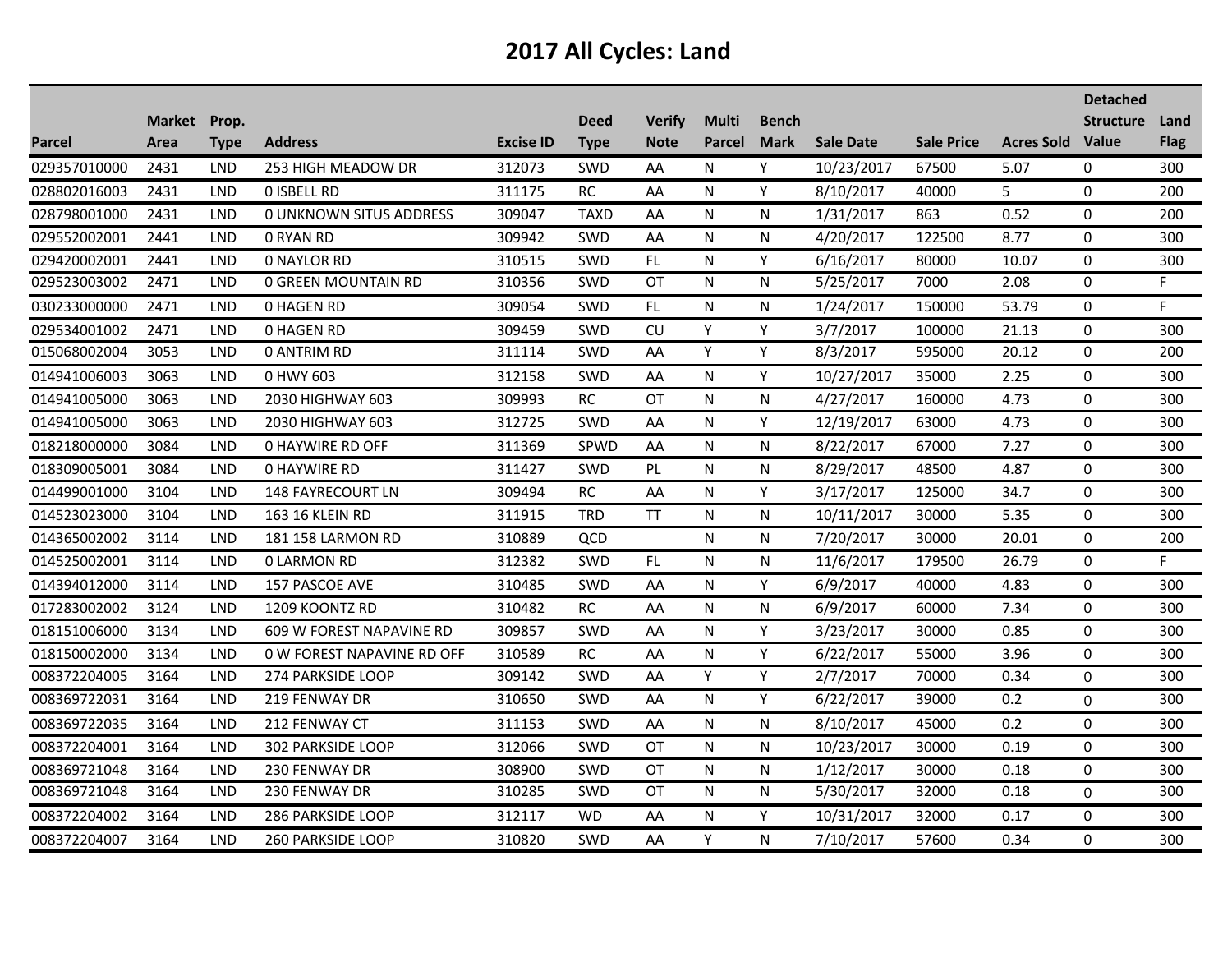|               |                      |             |                             |                  |                            |                              |                               |                             |                  |                   |                         | <b>Detached</b>  |                     |
|---------------|----------------------|-------------|-----------------------------|------------------|----------------------------|------------------------------|-------------------------------|-----------------------------|------------------|-------------------|-------------------------|------------------|---------------------|
| <b>Parcel</b> | Market Prop.<br>Area | <b>Type</b> | <b>Address</b>              | <b>Excise ID</b> | <b>Deed</b><br><b>Type</b> | <b>Verify</b><br><b>Note</b> | <b>Multi</b><br><b>Parcel</b> | <b>Bench</b><br><b>Mark</b> | <b>Sale Date</b> | <b>Sale Price</b> | <b>Acres Sold Value</b> | <b>Structure</b> | Land<br><b>Flag</b> |
| 018166001005  | 3174                 | <b>LND</b>  | <b>0 RUSH RD</b>            | 311222           | SWD                        | AA                           | N                             | Y                           | 8/14/2017        | 30000             | 0.2                     | 0                | 300                 |
| 018065011001  | 3194                 | <b>LND</b>  | 243 76 SOMMERVILLE RD       | 310993           | SWD                        | AA                           | Y                             | Y                           | 7/24/2017        | 78000             | 11.81                   | $\mathbf 0$      | 300                 |
| 018065004000  | 3194                 | <b>LND</b>  | 0 SOMMERVILLE RD            | 311743           | SWD                        | AA                           | N                             | Y                           | 9/19/2017        | 38000             | 5                       | 0                | 200                 |
| 018065013000  | 3194                 | <b>LND</b>  | 243 48 SOMMERVILLE RD       | 310676           | <b>SWD</b>                 | AA                           | N                             | Y                           | 6/21/2017        | 50000             | 5.05                    | 0                | 200                 |
| 018036009000  | 3204                 | <b>LND</b>  | 193 LEBOEUF DR              | 311902           | <b>RC</b>                  | AA                           | N                             | Y                           | 10/12/2017       | 95000             | 5.21                    | 0                | 400                 |
| 018998004000  | 3211                 | <b>LND</b>  | <b>0 LARKSPUR RD</b>        | 311583           | SWD                        | AA                           | N                             | Y                           | 9/7/2017         | 42000             | 5                       | 0                | 300                 |
| 019158002000  | 3231                 | <b>LND</b>  | 0 COUSINS RD                | 310766           | SWD                        | AA                           | N                             | Y                           | 7/7/2017         | 150000            | 19.3                    | 0                | 300                 |
| 018995003000  | 3231                 | <b>LND</b>  | 990 05 BROWN RD W           | 310435           | <b>RC</b>                  | <b>FL</b>                    | N                             | N                           | 6/6/2017         | 150000            | 4.19                    | 0                | 300                 |
| 018829002002  | 3241                 | <b>LND</b>  | 309 23 COUSINS RD           | 309687           | SWD                        | FL.                          | N                             | N                           | 3/28/2017        | 58000             | 6.5                     | $\pmb{0}$        | 300                 |
| 018975004004  | 3241                 | <b>LND</b>  | 381 88 FROGNER RD           | 311384           | SWD                        | RL                           | N                             | N                           | 8/31/2017        | 85000             | 4.96                    | 0                | 300                 |
| 018839001003  | 3241                 | <b>LND</b>  | 135 FROGNER RD              | 310717           | SWD                        | AA                           | N                             | Y                           | 6/28/2017        | 55000             | 5                       | 0                | 300                 |
| 018984013001  | 3241                 | LND         | <b>0 PLEASANT VALLEY RD</b> | 312311           | <b>RC</b>                  | ОT                           | N                             | N                           | 11/13/2017       | 65000             | 4.98                    | 0                | 300                 |
| 018860002001  | 3241                 | <b>LND</b>  | 101 SUN VALLEY DRIVE        | 311252           | SWD                        | AA                           | N                             | Y                           | 8/9/2017         | 55000             | 2.42                    | $\mathbf 0$      | 300                 |
| 018963005000  | 3251                 | LND         | 1420 BROWN RD W             | 309022           | <b>TAXD</b>                | TD                           | N                             | N                           | 1/30/2017        | 39000             | 9.75                    | 0                | F.                  |
| 018897005000  | 3251                 | <b>LND</b>  | 301 12 PLEASANT HILL RD     | 311997           | SWD                        | AA                           | N                             | Y                           | 10/18/2017       | 70000             | 2.5                     | 0                | 300                 |
| 018963004000  | 3251                 | LND         | 1430 BROWN RD W             | 309021           | <b>TAXD</b>                | <b>TD</b>                    | N                             | N                           | 1/30/2017        | 35500             | 9.75                    | 0                | F.                  |
| 018958003000  | 3251                 | <b>LND</b>  | 441 PENNING RD              | 309481           | SWD                        | FL                           | N                             | N                           | 3/13/2017        | 90000             | 7.42                    | 0                | F                   |
| 018958003000  | 3251                 | LND         | 441 PENNING RD              | 312744           | SWD                        | FL                           | N                             | N                           | 12/27/2017       | 167500            | 7.42                    | 0                | F.                  |
| 018942005000  | 3261                 | <b>LND</b>  | 128 GARRETT LOOP            | 310095           | SWD                        | AA                           | N                             | Y                           | 5/9/2017         | 45000             | 1.26                    | 0                | 400                 |
| 010596121000  | 3281                 | <b>LND</b>  | <b>0 BROOK DR</b>           | 309219           | <b>SWD</b>                 | <b>OT</b>                    | N                             | N                           | 2/15/2017        | 16000             | 0.62                    | 0                | 200                 |
| 018710003000  | 3291                 | <b>LND</b>  | 228 CURTIS HILL RD          | 310631           | SWD                        | AA                           | N                             | Y                           | 6/21/2017        | 94000             | 3.02                    | $\pmb{0}$        | 300                 |
| 018702000000  | 3301                 | <b>LND</b>  | 0 ST HWY 6                  | 311143           | SWD                        | AA                           | N                             | N                           | 8/8/2017         | 30000             | 1.43                    | 0                | 200                 |
| 018686002000  | 3311                 | <b>LND</b>  | 0 FAY RD                    | 309639           | <b>SWD</b>                 | AA                           | Y                             | Υ                           | 3/27/2017        | 70000             | 5                       | 0                | 300                 |
| 018752002000  | 3311                 | <b>LND</b>  | <b>115 BUNKER CREEK RD</b>  | 309010           | <b>TAXD</b>                | <b>TD</b>                    | N                             | N                           | 1/30/2017        | 1392              | 0.31                    | 0                | 200                 |
| 018587003007  | 3321                 | <b>LND</b>  | 292 DIECKMAN RD             | 308831           | SWD                        | <b>NA</b>                    | N                             | Y                           | 1/4/2017         | 78000             | 7.18                    | 0                | 300                 |
| 018587003008  | 3321                 | <b>LND</b>  | 282 DIECKMAN RD             | 309709           | <b>SWD</b>                 | <b>NA</b>                    | N                             | Y                           | 3/20/2017        | 79400             | 7.18                    | 0                | 300                 |
| 022413003000  | 3321                 | <b>LND</b>  | 114 JEFFRIES RD             | 311167           | <b>SWD</b>                 | AA                           | N                             | N                           | 7/26/2017        | 375000            | 2.25                    | 15000            | 300                 |
| 022397002005  | 3321                 | <b>LND</b>  | 109 SHELBY LN               | 312082           | SWD                        | AA                           | N                             | Y                           | 10/26/2017       | 125000            | 5.07                    | 0                | 300                 |
| 022320007002  | 3331                 | <b>LND</b>  | <b>0 BROCKWAY RD</b>        | 310571           | <b>SWD</b>                 | AA                           | N                             | Y                           | 6/22/2017        | 45000             | 2.23                    | 0                | 300                 |
| 022257002002  | 3331                 | <b>LND</b>  | 0 BOWMAN RD                 | 311125           | <b>SWD</b>                 | FL                           | N                             | N                           | 8/8/2017         | 150000            | 32.68                   | $\Omega$         | F.                  |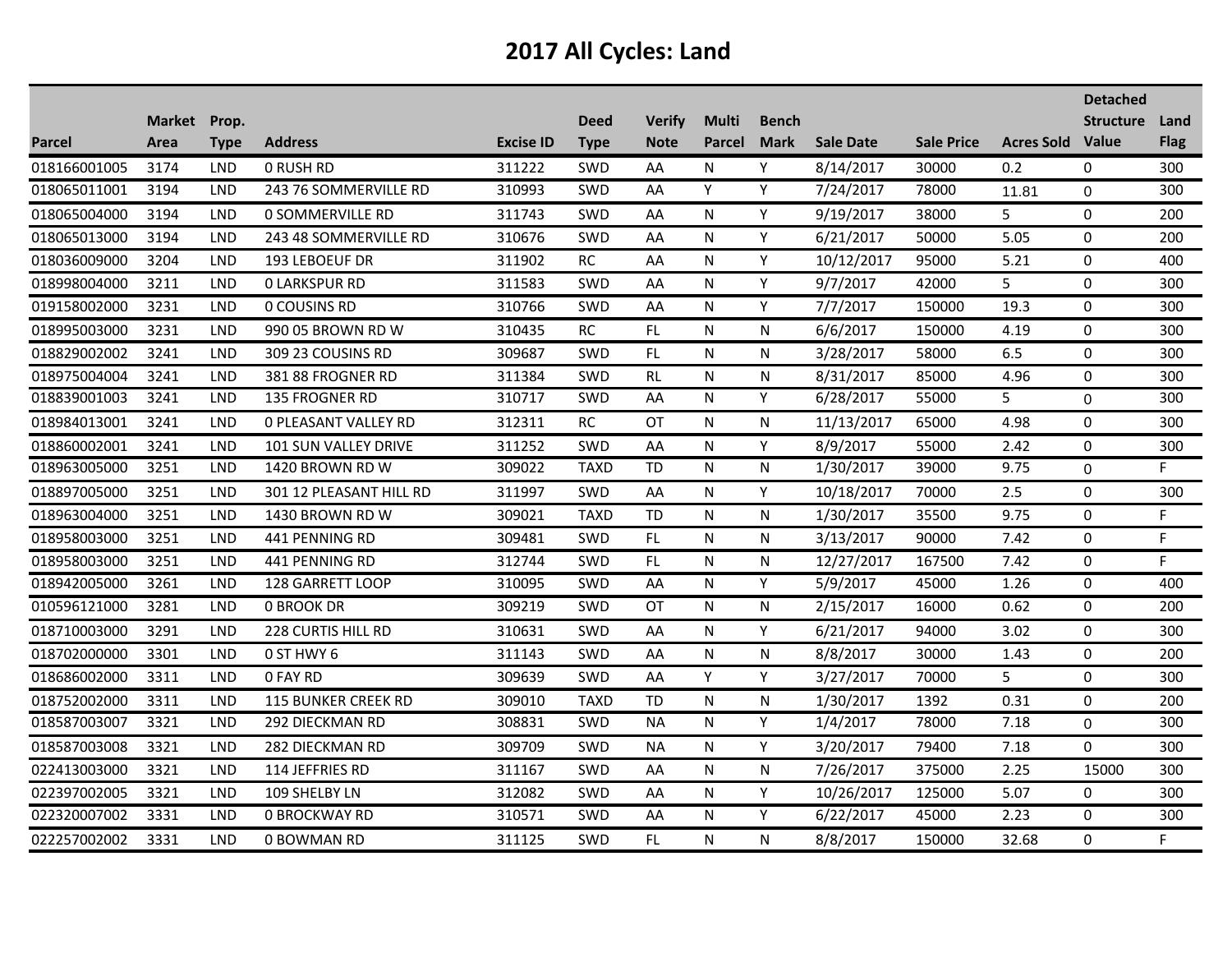|               |              |            |                             |                  |             |                 |              |              |                  |                   |                         | <b>Detached</b>  |             |
|---------------|--------------|------------|-----------------------------|------------------|-------------|-----------------|--------------|--------------|------------------|-------------------|-------------------------|------------------|-------------|
|               | Market Prop. |            |                             |                  | <b>Deed</b> | <b>Verify</b>   | <b>Multi</b> | <b>Bench</b> |                  |                   |                         | <b>Structure</b> | Land        |
| <b>Parcel</b> | Area         | Type       | <b>Address</b>              | <b>Excise ID</b> | <b>Type</b> | <b>Note</b>     | Parcel       | <b>Mark</b>  | <b>Sale Date</b> | <b>Sale Price</b> | <b>Acres Sold Value</b> |                  | <b>Flag</b> |
| 022402013003  | 3331         | <b>LND</b> | 152 GLENVIEW LN             | 311555           | SWD         | AA              | N            | Y            | 9/11/2017        | 92000             | 3.89                    | 0                | 300         |
| 019301010000  | 3362         | <b>LND</b> | 477 RIVER RD                | 311626           | QCD         | QC              | Y            | N            | 9/20/2017        | 9000              | 1.52                    | 0                | 200         |
| 019433001000  | 3362         | <b>LND</b> | 109 40 WHITE RD             | 309241           | SWD         | AA              | N            | Y            | 2/13/2017        | 50000             | 9.5                     | 0                | 200         |
| 019363004002  | 3362         | <b>LND</b> | 0 ST HWY 6                  | 312312           | <b>RC</b>   | <b>FL</b>       | Y            | N            | 11/17/2017       | 84000             | 21.05                   | 0                | F.          |
| 019335003000  | 3362         | <b>LND</b> | 0 ST HWY 6                  | 311980           | SWD         | FL              | N            | N            | 9/25/2017        | 25000             | 2.94                    | $\pmb{0}$        | 200         |
| 019666006000  | 3382         | <b>LND</b> | 0 BOISTFORT RD              | 310974           | <b>SWD</b>  | AA              | N            | Y            | 7/18/2017        | 25000             | 7.29                    | 0                | 300         |
| 019470001002  | 3382         | LND        | 0 ST HWY 6                  | 310647           | <b>TRD</b>  | <b>TM</b>       | N            | N            | 6/20/2017        | 15000             | 30                      | 0                | F.          |
| 019102003003  | 3392         | <b>LND</b> | <b>0 LAKE CREEK RD</b>      | 310349           | QCD         | QC              | Y            | N            | 5/5/2017         | 1000              | 2.73                    | 0                | 200         |
| 019120002000  | 3392         | <b>LND</b> | <b>151 ANDERSON HILL RD</b> | 312192           | <b>RC</b>   | <b>OT</b>       | N            | N            | 10/13/2017       | 40000             | 5                       | 0                | 300         |
| 019120017000  | 3392         | <b>LND</b> | <b>0 BEVILLE RD</b>         | 312364           | SWD         | ET              | N            | N            | 11/17/2017       | 45000             | 5.01                    | 0                | 300         |
| 016089002000  | 3435         | <b>LND</b> | 0 PE ELL MCDONALD RD        | 311943           | SWD         | $\overline{FL}$ | N            | N            | 10/6/2017        | 181750            | 53.16                   | 0                | 200         |
| 007648000000  | 3465         | <b>LND</b> | 0 MAIN ST                   | 309312           | QCD         | QC              | N            | N            | 2/27/2017        | 10000             | 0.14                    | 0                | 300         |
| 007835001000  | 3465         | <b>LND</b> | 0 ALDER ST OFF              | 309728           | SWD         | AA              | N            | Y            | 4/4/2017         | 13000             | 0.3                     | $\boldsymbol{0}$ | 300         |
| 007864002002  | 3465         | <b>LND</b> | 0 W 6TH AVE                 | 309864           | SWD         | <b>NA</b>       | N            | Y            | 4/21/2017        | 32500             | 0.2                     | $\Omega$         | 200         |
| 007885000000  | 3465         | <b>LND</b> | 319 W 4TH AVE               | 312286           | <b>SWD</b>  | DI              | N            | N            | 11/6/2017        | 10000             | 0.29                    | 11788            | 300         |
| 007809001000  | 3465         | <b>LND</b> | 595 E PE ELL AVE            | 310281           | SWD         | ЕT              | Y            | N            | 5/30/2017        | 20000             | 0.28                    | 0                | 200         |
| 016407002000  | 3475         | LND        | 0 PROMISE LN                | 309440           | SWD         | AA              | Y            | Y            | 3/10/2017        | 63000             | 2.56                    | 0                | 300         |
| 020236002000  | 3495         | <b>LND</b> | 175 MAUERMAN RD N           | 310841           | SPWD        | <b>FS</b>       | N            | N.           | 7/7/2017         | 16500             | 3                       | 0                | 200         |
| 020325001000  | 3495         | <b>LND</b> | 785 PE ELL MCDONALD RD      | 310810           | <b>SWD</b>  | AA              | N            | Y            | 7/10/2017        | 43000             | 4.85                    | $\Omega$         | 300         |
| 020235004000  | 3495         | <b>LND</b> | <b>121 MAUERMAN RD N</b>    | 310121           | <b>TRD</b>  | FT              | N            | N            | 2/21/2017        | 448083            | 30.48                   | 29794            | 400         |
| 020087001002  | 3495         | <b>LND</b> | 0 ST HWY 6                  | 311742           | SWD         | OT              | N            | N            | 9/25/2017        | 81000             | 20                      | 0                | 200         |
| 020089002006  | 3495         | <b>LND</b> | 0 ST HWY 6                  | 311375           | SWD         | AA              | Y            | N            | 8/21/2017        | 239000            | 120.09                  | 0                | 400         |
| 019793008000  | 3515         | LND        | <b>0 STEVENS RD</b>         | 309820           | <b>SWD</b>  | AA              | Y            | Υ            | 4/13/2017        | 32500             | 3.15                    | 0                | 300         |
| 010206001000  | 3525         | <b>LND</b> | 0 OLIVE ST                  | 310042           | <b>WD</b>   | $\overline{ES}$ | Y            | N            | 4/22/2017        | 5000              | 0.48                    | 0                | 300         |
| 010210000000  | 3525         | <b>LND</b> | 0 OLIVE ST                  | 310043           | <b>WD</b>   | ES              | Y            | N            | 4/22/2017        | 2500              | 0.26                    | 0                | 300         |
| 019273003001  | 3535         | <b>LND</b> | 3910 ST RTE 6               | 311136           | SWD         | AA              | N            | Y            | 8/4/2017         | 132500            | 5                       | 0                | 400         |
| 024789000000  | 4011         | <b>LND</b> | 479 CEDAR CREEK RD          | 309670           | <b>SWD</b>  | <b>FL</b>       | N            | N            | 3/29/2017        | 150000            | 39.87                   | 0                | 300         |
| 011557003000  | 4021         | <b>LND</b> | <b>0 STATE ROUTE 505</b>    | 310518           | RC          | CU              | N            | N            | 6/15/2017        | 90000             | 16                      | 0                | F           |
| 024829003005  | 4021         | <b>LND</b> | 0 DOWLING RD                | 310989           | SWD         | FL              | N            | N            | 7/21/2017        | 75000             | 18.82                   | 0                | F.          |
| 011316004000  | 4031         | <b>LND</b> | 328 HOWE RD                 | 311688           | SWD         | AA              | N            | Y            | 9/18/2017        | 73000             | 2.21                    | 0                | 400         |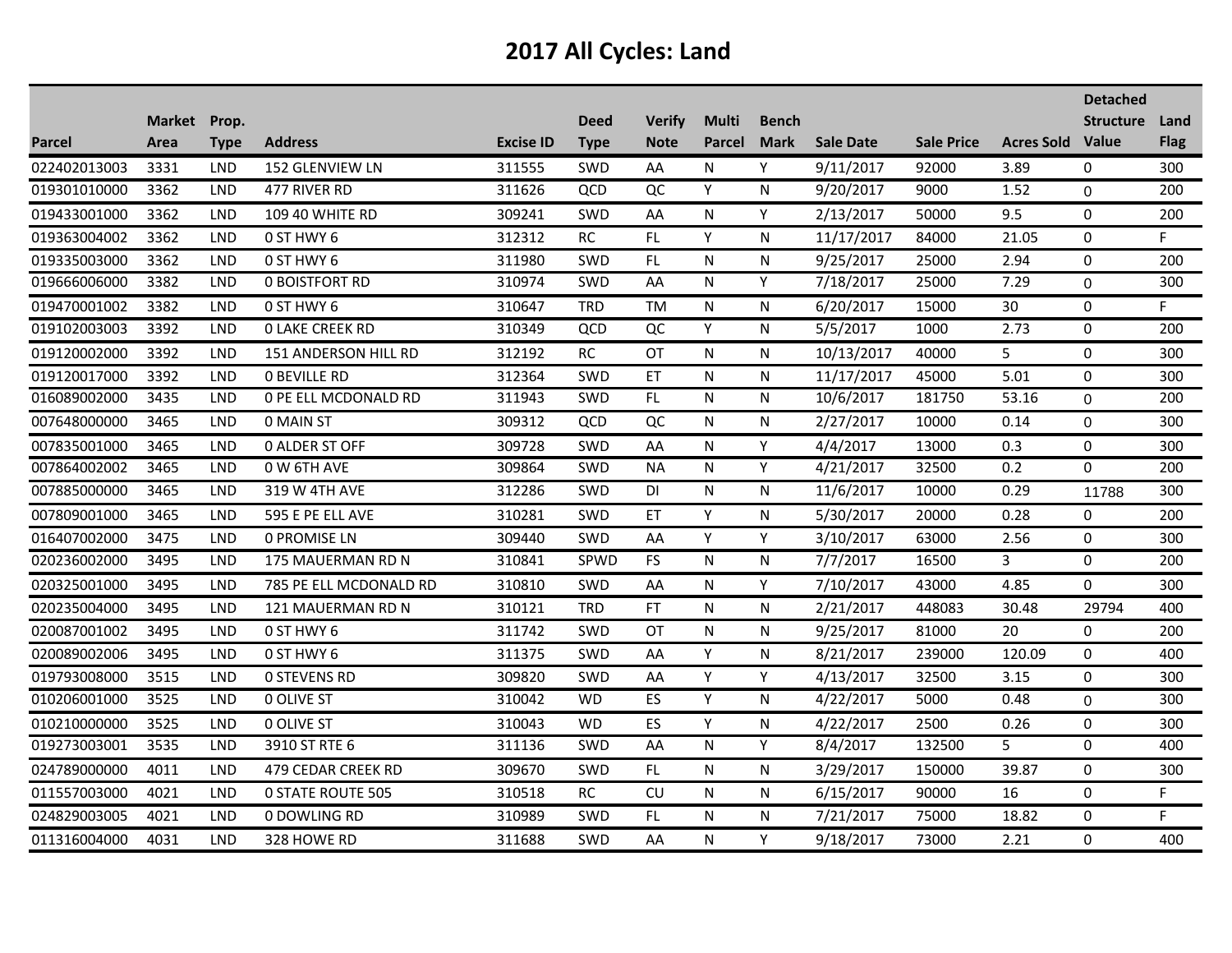|              |              |             |                           |                  |             |               |               |              |                  |                   |                         | <b>Detached</b>  |             |
|--------------|--------------|-------------|---------------------------|------------------|-------------|---------------|---------------|--------------|------------------|-------------------|-------------------------|------------------|-------------|
|              | Market Prop. |             |                           |                  | <b>Deed</b> | <b>Verify</b> | <b>Multi</b>  | <b>Bench</b> | <b>Sale Date</b> |                   |                         | <b>Structure</b> | Land        |
| Parcel       | Area         | <b>Type</b> | <b>Address</b>            | <b>Excise ID</b> | <b>Type</b> | <b>Note</b>   | <b>Parcel</b> | <b>Mark</b>  |                  | <b>Sale Price</b> | <b>Acres Sold Value</b> |                  | <b>Flag</b> |
| 028228019000 | 4031         | <b>LND</b>  | <b>0 GRIMES RD</b>        | 312494           | SWD         | AA            | N             | Y            | 12/4/2017        | 59990             | 4.73                    | 0                | 300         |
| 011316011002 | 4051         | <b>LND</b>  | <b>0 HOWE RD</b>          | 312304           | <b>SWD</b>  | AA            | N             | Y            | 11/13/2017       | 25000             | 1.03                    | 0                | 300         |
| 014700027000 | 4051         | <b>LND</b>  | <b>0 CLASSE RD</b>        | 312334           | RC          | PL            | N             | N            | 11/15/2017       | 33000             | 5                       | 0                | 300         |
| 014853002002 | 4051         | <b>LND</b>  | <b>0 SPENCER RD</b>       | 312389           | <b>SWD</b>  | FL            | N             | N            | 11/22/2017       | 229000            | 39.17                   | 0                | 300         |
| 014566002001 | 4061         | <b>LND</b>  | 0 OYLER RD                | 310330           | QCD         | QC            | N             | N            | 5/30/2017        | 10000             | 4.77                    | 0                | 300         |
| 014585003000 | 4061         | <b>LND</b>  | 0 OYLER RD                | 311621           | <b>RC</b>   | AA            | N             | Y            | 9/18/2017        | 42000             | 9.77                    | 0                | 300         |
| 014587002000 | 4061         | <b>LND</b>  | 0 NICHOLSON RD            | 310573           | <b>SWD</b>  | CU            | N             | N            | 6/21/2017        | 6600              | 5.64                    | 0                | F           |
| 014639002000 | 4071         | LND         | <b>0 FROST RD</b>         | 310541           | QCD         | QC            | Y             | N            | 5/23/2017        | 43590             | 9.81                    | $\mathbf 0$      | 200         |
| 014652009000 | 4071         | <b>LND</b>  | <b>0 PARK RD</b>          | 312538           | SWD         | MP            | Y             | N            | 12/8/2017        | 135000            | 15.46                   | $\mathbf 0$      | 100         |
| 014639029000 | 4071         | <b>LND</b>  | <b>0 JACKSON HWY</b>      | 310742           | <b>SWD</b>  | AA            | N             | Y            | 7/6/2017         | 12000             | 5                       | 0                | 100         |
| 011433003001 | 4081         | <b>LND</b>  | <b>0 STATE ROUTE 505</b>  | 311220-C         | <b>RC</b>   | AA            | N             | N            | 8/2/2017         | 105000            | 22.11                   | $\mathbf 0$      | 400         |
| 014789000000 | 4081         | <b>LND</b>  | <b>0 HENRIOT RD</b>       | 309573           | SWD         | AA            | N             | Y            | 3/23/2017        | 53500             | 8.39                    | 0                | 200         |
| 014817008002 | 4091         | <b>LND</b>  | <b>108 SKYHAWK DR</b>     | 312760           | SWD         | AA            | N             | Y            | 12/4/2017        | 57500             | 1.4                     | $\pmb{0}$        | 400         |
| 010857001001 | 4091         | <b>LND</b>  | 5319 JACKSON HWY          | 309907           | SWD         | CU            | N             | Y            | 4/24/2017        | 160000            | 24.55                   | $\mathbf 0$      | 400         |
| 014798001000 | 4091         | <b>LND</b>  | 320 SAREAULT RD           | 310944           | QCD         | QC            | N             | N            | 7/25/2017        | 10000             | 9.89                    | 0                | 300         |
| 011355000000 | 4091         | <b>LND</b>  | <b>0 SAREAULT RD OFF</b>  | 311505           | SWD         | AA            | N             | N            | 8/29/2017        | 100000            | 10                      | 0                | 300         |
| 014823011001 | 4091         | <b>LND</b>  | <b>0 TUCKER RD</b>        | 312259           | <b>SWD</b>  | FL.           | Υ             | N            | 11/9/2017        | 381550            | 381.55                  | 0                | F           |
| 010873000000 | 4101         | <b>LND</b>  | 0 POETSCH RD              | 310624           | RC          | AA            | N             | Y            | 6/19/2017        | 54000             | 5.34                    | 0                | 300         |
| 011599008000 | 4101         | <b>LND</b>  | 0 COLLINS RD              | 311850           | QCD         | QC            | N             | N            | 10/6/2017        | 50000             | 6.09                    | 0                | 300         |
| 010880001000 | 4101         | <b>LND</b>  | 175 POETSCH RD            | 310711           | SWD         | AA            | N             | Y            | 6/29/2017        | 54000             | 5.8                     | 0                | 400         |
| 011879004000 | 4111         | <b>LND</b>  | 509 SMOKEY VALLEY RD      | 310880           | SWD         | AA            | N             | Y            | 7/17/2017        | 49500             | 5.46                    | $\pmb{0}$        | 300         |
| 012464007000 | 4111         | LND         | <b>0 SMOKEY VALLEY RD</b> | 310264           | RC          | AA            | N             | Y            | 5/23/2017        | 60000             | 5                       | 0                | 300         |
| 012464011000 | 4111         | <b>LND</b>  | 165 NOWHERE LN            | 310608           | $\sf RC$    | AA            | N             | Y            | 6/20/2017        | 60000             | 5                       | 0                | 300         |
| 012464009000 | 4111         | <b>LND</b>  | 155 NOWHERE LN            | 310649           | <b>RC</b>   | AA            | N             | Y            | 6/21/2017        | 60000             | 5                       | 0                | 300         |
| 012449005006 | 4111         | <b>LND</b>  | 0 WALKER RD               | 310942           | SWD         | FL.           | N             | N            | 7/20/2017        | 95000             | 10.09                   | 0                | F           |
| 011861000000 | 4111         | <b>LND</b>  | 357 LONE YEW RD           | 310488           | SWD         | FL            | N             | Y.           | 6/9/2017         | 155000            | 38.18                   | 0                | 300         |
| 012430000000 | 4121         | <b>LND</b>  | 0 CALVIN RD               | 311184           | <b>SWD</b>  | AA            | Y             | Y            | 7/10/2017        | 750000            | 121.59                  | 0                | 300         |
| 011665000000 | 4121         | <b>LND</b>  | 0 CALVIN RD               | 311490           | <b>SWD</b>  | AA            | N             | Y            | 8/29/2017        | 85000             | 12.33                   | 0                | 300         |
| 011443001001 | 4141         | <b>LND</b>  | <b>0 JACKSON HWY</b>      | 310536           | SWD         | UN            | N             | N            | 6/8/2017         | 4000              | 0.45                    | 0                | 300         |
| 011451136001 | 4161         | <b>LND</b>  | <b>0 RIVERCREST DR</b>    | 309006           | SWD         | ES            | N             | N            | 1/30/2017        | 1450              | 0.17                    | 0                | 400         |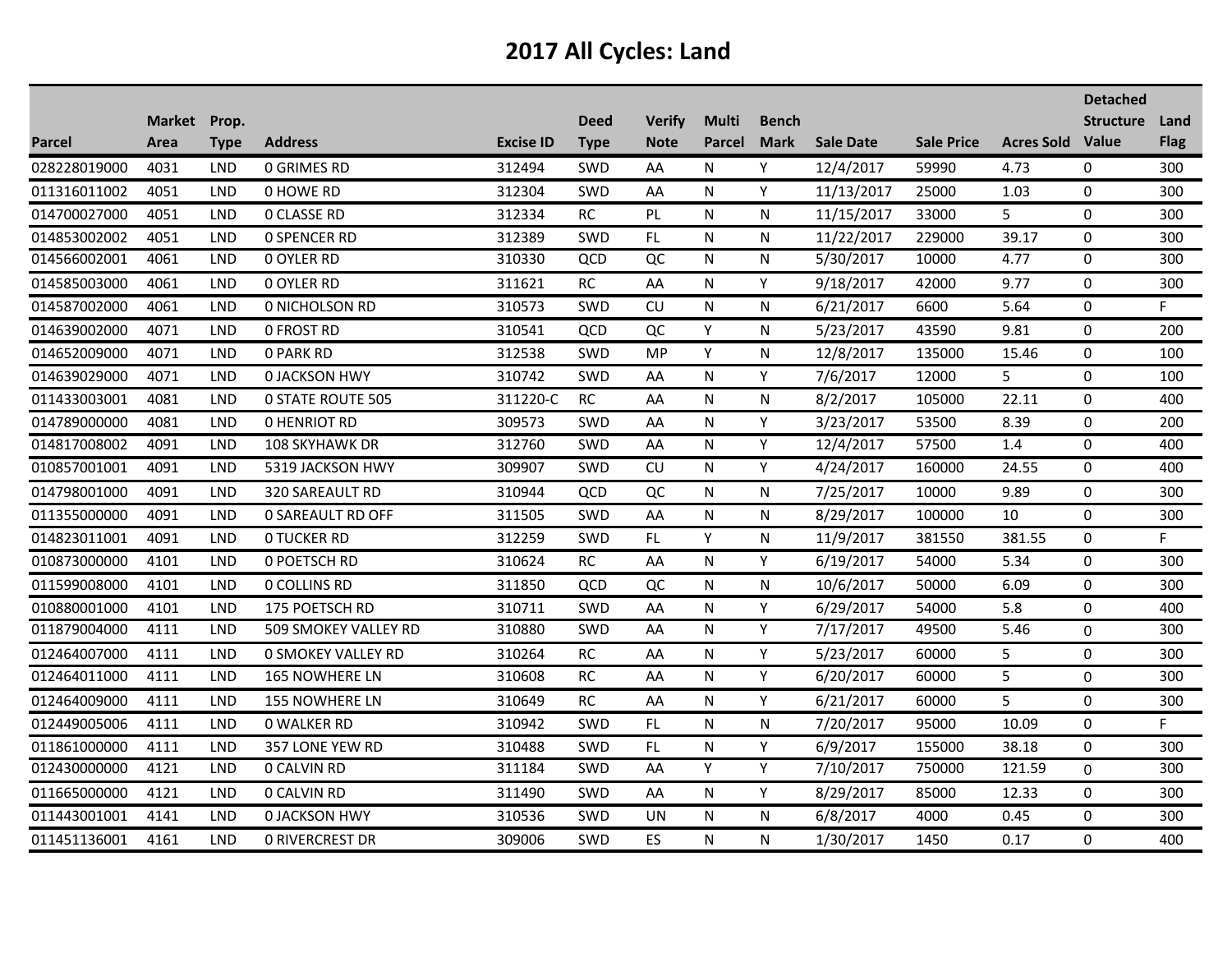|               |              |            |                           |                  |             |               |              |              |                  |                   |                         | <b>Detached</b>  |             |
|---------------|--------------|------------|---------------------------|------------------|-------------|---------------|--------------|--------------|------------------|-------------------|-------------------------|------------------|-------------|
|               | Market Prop. |            |                           |                  | <b>Deed</b> | <b>Verify</b> | <b>Multi</b> | <b>Bench</b> |                  |                   |                         | <b>Structure</b> | Land        |
| <b>Parcel</b> | Area         | Type       | <b>Address</b>            | <b>Excise ID</b> | <b>Type</b> | <b>Note</b>   | Parcel       | <b>Mark</b>  | <b>Sale Date</b> | <b>Sale Price</b> | <b>Acres Sold Value</b> |                  | <b>Flag</b> |
| 011445035002  | 4161         | <b>LND</b> | 149 DREWS PRAIRIE RD      | 310635           | SWD         | AA            | N            | Y            | 6/26/2017        | 16000             | 2.73                    | 0                | 300         |
| 012214011016  | 4171         | <b>LND</b> | 131 SHORTLINE DR          | 312730           | SWD         | AA            | N            | Y            | 12/20/2017       | 70000             | 0.34                    | 0                | 200         |
| 012432005004  | 4181         | <b>LND</b> | 219 SHORELINE DR          | 310247           | SWD         | AA            | N            | Y            | 5/22/2017        | 130000            | 5.02                    | 0                | 400         |
| 012625012000  | 4252         | <b>LND</b> | <b>0 OLEQUA CREEK</b>     | 309007           | <b>TAXD</b> | <b>TD</b>     | N            | N            | 1/30/2017        | 1443              | 1.35                    | $\Omega$         | 100         |
| 012625012000  | 4252         | <b>LND</b> | 0 OLEQUA CREEK            | 312314           | SWD         | AA            | Y            | Y            | 11/21/2017       | 14900             | 2.75                    | 0                | 100         |
| 010594111002  | 4262         | <b>LND</b> | 0 OLEQUA CT               | 310456           | QCD         | QC            | N            | N            | 6/14/2017        | 8000              | 0.7                     | 8300             | 300         |
| 010593076000  | 4262         | <b>LND</b> | 116 PARK PL               | 311932           | QCD         | QC            | N            | N            | 10/13/2017       | 3500              | 0.33                    | 0                | 100         |
| 007554000000  | 4272         | <b>LND</b> | 04TH ST                   | 311882           | SWD         | <b>MP</b>     | Y            | N            | 10/9/2017        | 163000            | 58.59                   | 0                | 300         |
| 007564006003  | 4272         | <b>LND</b> | 0FST                      | 310556           | SWD         | AA            | N            | Y            | 6/14/2017        | 20000             | 0.45                    | $\mathbf 0$      | 300         |
| 007391001002  | 4272         | <b>LND</b> | 817 B ST                  | 311082           | SWD         | AA            | N            | Y            | 8/2/2017         | 15500             | 0.21                    | 0                | 300         |
| 007458000000  | 4272         | <b>LND</b> | 501 9TH ST                | 311425           | SWD         | AA            | N            | Y            | 8/28/2017        | 29500             | 0.37                    | 0                | 300         |
| 012544001000  | 4272         | <b>LND</b> | 0 S MILITARY RD           | 311913           | SWD         | AA            | Y            | Y            | 10/10/2017       | 105000            | 11.49                   | 0                | 300         |
| 007398000000  | 4272         | <b>LND</b> | 0 8TH ST                  | 310902           | SWD         |               | N            | Υ            | 7/14/2017        | 15000             | 0.19                    | $\mathbf 0$      | 100         |
| 007564006004  | 4272         | <b>LND</b> | 0FST                      | 310731           | SWD         | AA            | N            | Y            | 6/30/2017        | 21000             | 0.45                    | 0                | 300         |
| 007459001000  | 4272         | LND        | 404 10TH ST               | 310304           | <b>SWD</b>  | <b>OV</b>     | N            | Υ            | 5/30/2017        | 17000             | 1.91                    | 0                | 200         |
| 013131005003  | 4312         | <b>LND</b> | <b>0 BRIM CREEK RD</b>    | 311558           | SWD         | AA            | N            | Υ            | 9/8/2017         | 59900             | 6.7                     | 0                | 300         |
| 013131005002  | 4312         | LND        | 0 BRIM CREEK RD           | 312187           | SWD         | <b>RE</b>     | N            | Y            | 11/3/2017        | 43000             | 5                       | 0                | 300         |
| 015778002000  | 4353         | LND        | <b>1892 KING RD</b>       | 310153           | SWD         | FL            | N            | N            | 5/12/2017        | 88000             | 25.15                   | 0                | 300         |
| 015202051001  | 4363         | LND        | <b>0 SEARS RD</b>         | 311867           | SWD         | FS            | N            | N            | 10/6/2017        | 14000             | 7.02                    | 0                | 300         |
| 015281003000  | 4373         | <b>LND</b> | 0 HWY 603                 | 311275           | <b>RC</b>   | AA            | N            | Y            | 8/7/2017         | 37000             | 3.42                    | 0                | 300         |
| 015281007000  | 4373         | <b>LND</b> | 0 HWY 603                 | 311451           | <b>EASE</b> | EA            | N            | N            | 8/28/2017        | 500               | 4.91                    | $\pmb{0}$        | 200         |
| 006282008000  | 4423         | LND        | <b>0 GRANT AVE</b>        | 310341           | SWD         | PL            | Y            | N            | 6/1/2017         | 16000             | 0.34                    | 0                | 200         |
| 006364001002  | 4423         | <b>LND</b> | <b>0 SHANNON LEWIS LN</b> | 312498           | <b>SWD</b>  | AA            | N            | Y            | 12/5/2017        | 27000             | 0.56                    | 0                | 300         |
| 006041002001  | 4423         | <b>LND</b> | <b>0 WASHINGTON ST</b>    | 312029           | SWD         | OT            | N            | N            | 10/23/2017       | 13000             | 0.17                    | 0                | 300         |
| 006296003000  | 4473         | <b>LND</b> | <b>0 SE CHURCH ST</b>     | 310851           | SWD         | ES            | N            | N            | 7/5/2017         | 7000              | 0.3                     | 0                | 200         |
| 015635004000  | 4483         | <b>LND</b> | 169 BAY RD                | 308803           | SWD         | CU            | N            | N            | 1/3/2017         | 200000            | 19.05                   | 0                | 200         |
| 011973001001  | 4503         | <b>LND</b> | 0 S MILITARY RD           | 311942-S         | <b>RC</b>   | <b>CU</b>     | N            | N            | 10/9/2017        | 145000            | 34.35                   | 0                | 200         |
| 011973001000  | 4503         | <b>LND</b> | <b>0 S MILITARY RD</b>    | 310911           | SPWD        | ET            | Y            | N            | 7/17/2017        | 210000            | 60.73                   | 0                | 200         |
| 011973001002  | 4503         | <b>LND</b> | 0 S MILITARY RD           | 311528-SS        | <b>RC</b>   | FL            | Y            | N            | 9/9/2017         | 150000            | 26.38                   | 0                | 200         |
| 011980003000  | 4503         | LND        | 272 SOUTH MILITARY RD     | 310178           | SWD         | AA            | N            | Y            | 5/17/2017        | 115000            | 15.98                   | 0                | 300         |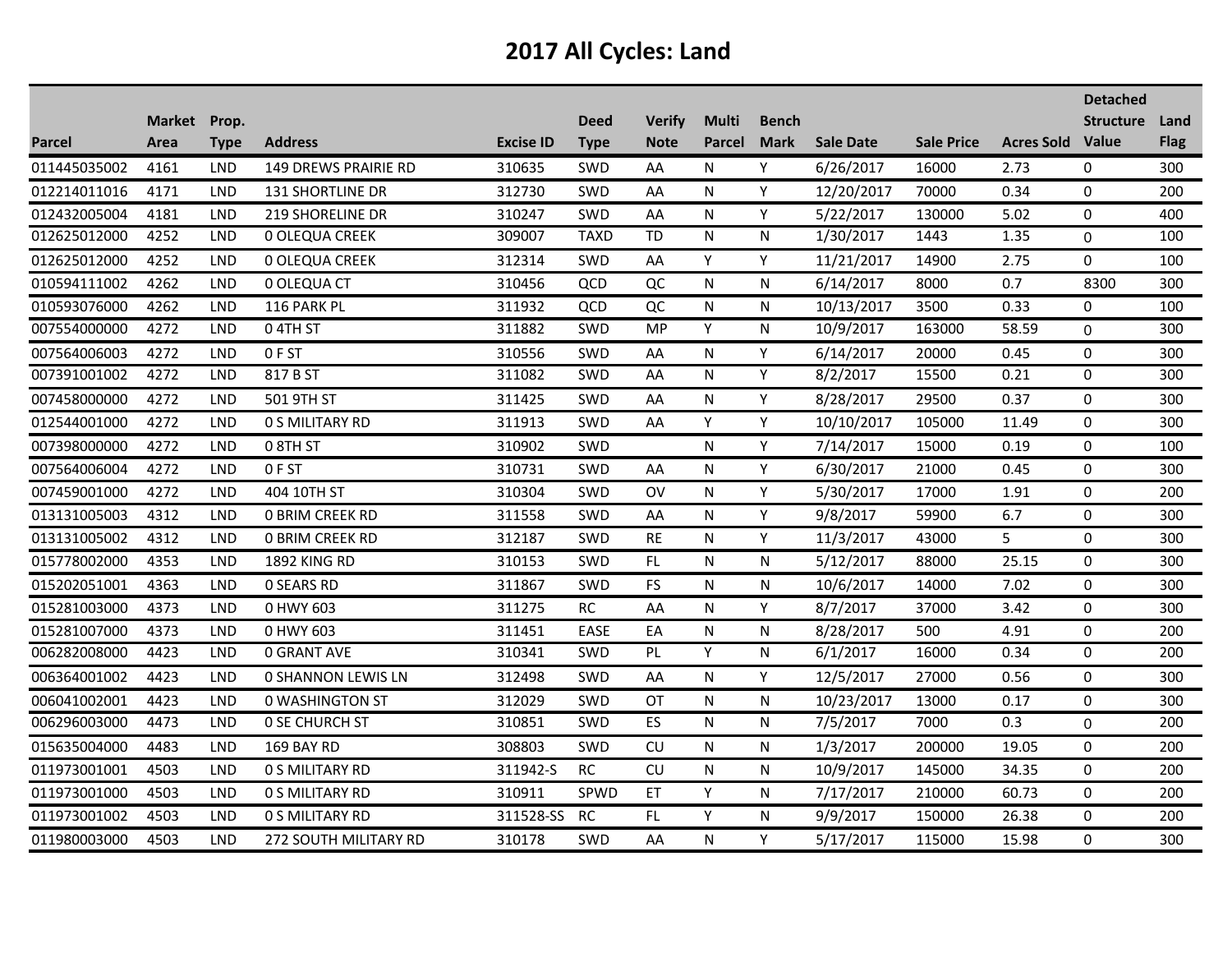|               |              |            |                                |                  |              |               |              |              |                  |                   |                         | <b>Detached</b>  |             |
|---------------|--------------|------------|--------------------------------|------------------|--------------|---------------|--------------|--------------|------------------|-------------------|-------------------------|------------------|-------------|
|               | Market Prop. |            |                                |                  | <b>Deed</b>  | <b>Verify</b> | <b>Multi</b> | <b>Bench</b> |                  |                   |                         | <b>Structure</b> | Land        |
| <b>Parcel</b> | Area         | Type       | <b>Address</b>                 | <b>Excise ID</b> | <b>Type</b>  | <b>Note</b>   | Parcel       | <b>Mark</b>  | <b>Sale Date</b> | <b>Sale Price</b> | <b>Acres Sold Value</b> |                  | <b>Flag</b> |
| 012157001003  | 4503         | <b>LND</b> | 634 S MILITARY RD              | 310493           | SWD          | CU            | N            | N            | 6/14/2017        | 88000             | 19.17                   | 0                | F.          |
| 015656003001  | 4513         | <b>LND</b> | <b>0 HENRIOT RD</b>            | 309221-S         | <b>BANDS</b> | AA            | N            | Y            | 2/13/2017        | 62500             | 20                      | 0                | 200         |
| 015657000000  | 4513         | <b>LND</b> | <b>0 HENRIOT RD</b>            | 309699           | <b>BANDS</b> | FL.           | Y            | N            | 4/5/2017         | 220000            | 79.23                   | 0                | 200         |
| 015309003000  | 4533         | <b>LND</b> | 529 39 N MILITARY RD           | 311607           | SWD          | <b>FL</b>     | N            | N            | 8/25/2017        | 55000             | 5.05                    | 0                | 200         |
| 015307002000  | 4533         | <b>LND</b> | 187 ROPPERT RD                 | 309619           | RC           | AA            | N            | N            | 3/22/2017        | 132000            | 19.67                   | $\mathbf 0$      | F.          |
| 015309004000  | 4533         | <b>LND</b> | 529 35 N MILITARY RD           | 312365           | SWD          | AA            | N            | Y            | 11/16/2017       | 55000             | 5.02                    | 0                | 300         |
| 015280007000  | 4533         | LND        | <b>0 HAWKINS RD</b>            | 311112           | <b>SWD</b>   | AA            | N            | Y            | 7/14/2017        | 28000             | 5                       | 0                | 300         |
| 015123010000  | 4553         | LND        | 446 41 MEIER RD                | 310145           | SWD          | AA            | N            | Υ            | 5/10/2017        | 38000             | 5                       | $\mathbf 0$      | 300         |
| 015337007000  | 4553         | <b>LND</b> | 0 HART RD                      | 311046           | SWD          | AA            | N            | Y            | 8/1/2017         | 53000             | 5                       | $\mathbf 0$      | 300         |
| 038713003004  | 5024         | <b>LND</b> | <b>0 PLEASANT VALLEY RD</b>    | 309668           | SWD          | PT            | N            | N            | 3/16/2017        | 1900              | 0.12                    | $\pmb{0}$        | 300         |
| 038871002045  | 5034         | <b>LND</b> | <b>115 GLACIER VIEW CT</b>     | 312033           | SWD          | AA            | N            | Y            | 10/11/2017       | 41499             | $\overline{2}$          | 0                | 300         |
| 038845001006  | 5034         | <b>LND</b> | 216 RAINIER VISTA DR           | 311439           | SWD          | AA            | Y            | Y            | 8/30/2017        | 85000             | $\overline{7}$          | 0                | 300         |
| 038871002008  | 5034         | <b>LND</b> | <b>0 RAINIER VISTA DR</b>      | 309068           | <b>TAXD</b>  | <b>TD</b>     | N            | N            | 2/1/2017         | 25500             | 5                       | 0                | 100         |
| 038871002011  | 5034         | <b>LND</b> | <b>0 RAINIER VISTA DR</b>      | 308923           | SWD          | AA            | N            | Y            | 1/18/2017        | 61000             | 5.51                    | $\Omega$         | 100         |
| 037541000000  | 5062         | LND        | 1932 ST HWY 7                  | 309613           | <b>SWD</b>   | FL.           | N            | N            | 3/25/2017        | 155000            | 33.59                   | 27426            | 300         |
| 034289001001  | 5062         | <b>LND</b> | <b>0 UNKNOWN SITUS ADDRESS</b> | 309065           | <b>TAXD</b>  | TD            | N            | N            | 2/1/2017         | 2265              | 7.01                    | $\mathbf 0$      | 100         |
| 029859001000  | 5122         | <b>LND</b> | 0 HIGHLAND VALLEY RD           | 310157           | SWD          | MP            | Y            | N            | 5/15/2017        | 61000             | 15.06                   | $\mathbf 0$      | 200         |
| 029764004003  | 5132         | <b>LND</b> | 811 MILLER CT                  | 311185           | RC           | OT            | Y            | N            | 8/10/2017        | 50000             | 20.9                    | 0                | 200         |
| 029764004001  | 5132         | <b>LND</b> | 841 MAIN AVE                   | 310340           | SWD          | AA            | N            | Y            | 5/31/2017        | 60000             | 21.5                    | 0                | 100         |
| 034159022004  | 5152         | <b>LND</b> | 809 MILLER AVE                 | 309775           | <b>SWD</b>   | AA            | N            | Y            | 4/12/2017        | 38000             | $\overline{2}$          | 0                | 300         |
| 034159022004  | 5152         | <b>LND</b> | 809 MILLER AVE                 | 312925           | QCD          | QC            | N            | N            | 12/4/2017        | 4000              | 1.8                     | 0                | 300         |
| 008641001000  | 5192         | <b>LND</b> | 551 MAIN AVE                   | 311696           | RC           | AA            | N            | Y            | 7/24/2017        | 22000             | 0.22                    | 7500             | 300         |
| 008470000000  | 5192         | <b>LND</b> | 140 1ST ST                     | 310678           | SWD          | ES            | N            | N            | 6/23/2017        | 5400              | 0.13                    | 0                | 200         |
| 029716000000  | 5212         | <b>LND</b> | 134 TEMPLE RD                  | 311468           | SWD          | AA            | N            | Y            | 9/1/2017         | 30000             | 8.73                    | 0                | 200         |
| 010577056000  | 5251         | <b>LND</b> | <b>0 PARADISE DR</b>           | 310916           | <b>WD</b>    | <b>MP</b>     | Υ            | Y            | 7/11/2017        | 44000             | 0.29                    | $\pmb{0}$        | 300         |
| 010557009000  | 5251         | <b>LND</b> | <b>0 WINTHROP PL</b>           | 308992           | <b>TAXD</b>  | TD            | N            | N            | 1/27/2017        | 3000              | 0.18                    | 0                | 300         |
| 010556000000  | 5251         | <b>LND</b> | <b>0 PARADISE DR</b>           | 309050           | SWD          | MP.           | Y            | Y            | 1/30/2017        | 35000             | 1.4                     | 0                | 300         |
| 010561007000  | 5251         | <b>LND</b> | 223 PARADISE DR                | 309914           | <b>SWD</b>   | <b>DI</b>     | N            | N.           | 4/25/2017        | 25000             | 0.19                    | 0                | 400         |
| 010561007000  | 5251         | <b>LND</b> | <b>223 PARADISE DR</b>         | 311458           | SWD          | DI            | N            | N            | 9/6/2017         | 27000             | 0.19                    | 0                | 300         |
| 010577025000  | 5251         | <b>LND</b> | <b>0 FRYING PAN PL</b>         | 310979           | <b>WD</b>    | AA            | Y            | Y            | 7/12/2017        | 25000             | 0.36                    | $\Omega$         | 300         |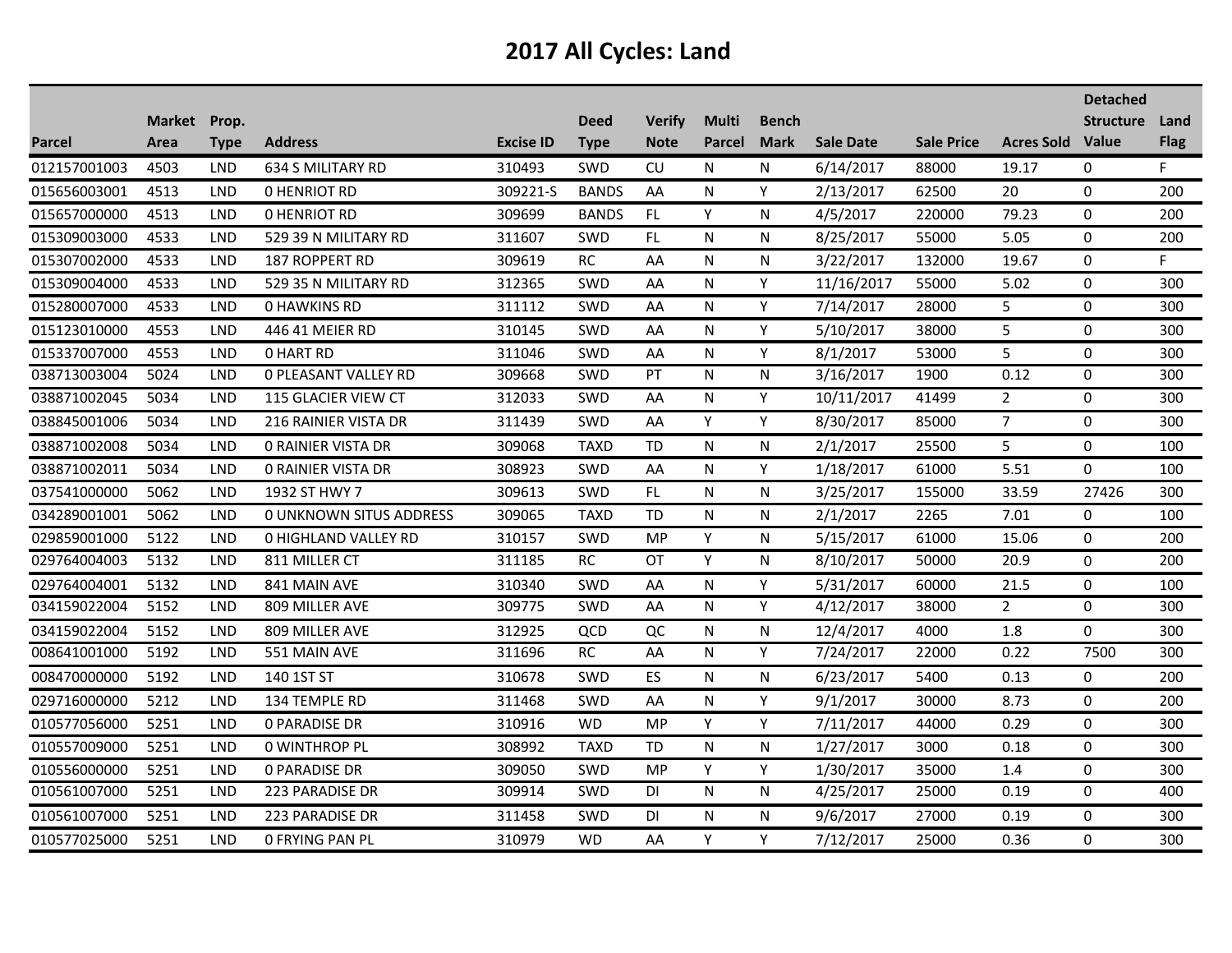|               |                      |             |                          |                  |                            |                              |                               |                             |                  |                   |                         | <b>Detached</b>  |                     |
|---------------|----------------------|-------------|--------------------------|------------------|----------------------------|------------------------------|-------------------------------|-----------------------------|------------------|-------------------|-------------------------|------------------|---------------------|
| <b>Parcel</b> | Market Prop.<br>Area | <b>Type</b> | <b>Address</b>           | <b>Excise ID</b> | <b>Deed</b><br><b>Type</b> | <b>Verify</b><br><b>Note</b> | <b>Multi</b><br><b>Parcel</b> | <b>Bench</b><br><b>Mark</b> | <b>Sale Date</b> | <b>Sale Price</b> | <b>Acres Sold Value</b> | <b>Structure</b> | Land<br><b>Flag</b> |
| 010562003000  | 5251                 | <b>LND</b>  | 201 PARADISE DR          | 312115           | SWD                        | AA                           | N                             | Y                           | 10/30/2017       | 15000             | 0.21                    | 0                | 300                 |
| 010562008000  | 5251                 | <b>LND</b>  | 187 PARADISE DR          | 312265           | SWD                        | AA                           | N                             | Y                           | 11/13/2017       | 15000             | 0.19                    | 0                | 300                 |
| 031270002005  | 5266                 | <b>LND</b>  | <b>0 FALLS RD</b>        | 309536           | SWD                        | AA                           | N                             | Y                           | 3/6/2017         | 37500             | 5.152                   | 0                | 300                 |
| 031224001000  | 5266                 | <b>LND</b>  | 568 298 MEADE HILL RD    | 309682           | <b>SWD</b>                 | <b>NA</b>                    | N                             | N                           | 4/4/2017         | 4000              | 0.58                    | 0                | 300                 |
| 031327005000  | 5266                 | <b>LND</b>  | <b>0 PETERS RD</b>       | 312664           | RC                         | MP                           | Υ                             | N                           | 12/15/2017       | 65000             | 20.1                    | $\pmb{0}$        | 100                 |
| 031885001001  | 5266                 | <b>LND</b>  | <b>0 LANCIE RD</b>       | 312607           | <b>BLAG</b>                | PT                           | N                             | N                           | 12/7/2017        | 3180              | 7.92                    | 0                | F.                  |
| 031526013000  | 5266                 | <b>LND</b>  | 0 US HWY 12              | 312110           | SWD                        | FL.                          | N                             | N                           | 10/16/2017       | 100000            | 32.77                   | 0                | 300                 |
| 031142010001  | 5266                 | <b>LND</b>  | 0 KIONA RD               | 309063           | <b>TAXD</b>                | <b>TD</b>                    | N                             | N                           | 2/1/2017         | 874               | 0.27                    | 0                | 100                 |
| 031096001004  | 5266                 | <b>LND</b>  | 9196 US HWY 12           | 309985           | SWD                        | FL                           | N                             | N                           | 4/24/2017        | 62000             | 6                       | 0                | F                   |
| 031256004000  | 5266                 | <b>LND</b>  | 0 KIONA RD               | 311378           | SWD                        | AA                           | Y                             | Y                           | 8/29/2017        | 130000            | 40.02                   | 0                | 200                 |
| 031296001011  | 5266                 | <b>LND</b>  | 720 PETERS RD            | 311487           | <b>SWD</b>                 | AA                           | N                             | Y                           | 8/29/2017        | 65000             | 19.55                   | 0                | 200                 |
| 031880001000  | 5266                 | <b>LND</b>  | <b>0 SKINNER RD</b>      | 311158           | SWD                        | AA                           | N                             | Y                           | 8/8/2017         | 36500             | 5.35                    | 0                | 300                 |
| 011032014000  | 5277                 | <b>LND</b>  | <b>0 MCKINLEY AVE</b>    | 312211           | <b>SWD</b>                 | <b>PL</b>                    | N                             | N                           | 11/2/2017        | 13500             | 0.22                    | 0                | 300                 |
| 030521002008  | 5293                 | <b>LND</b>  | 176 DORLYNES DR          | 308949           | SWD                        | FL                           | Y                             | Y                           | 1/20/2017        | 55000             | 14.54                   | $\Omega$         | 300                 |
| 030499010002  | 5293                 | <b>LND</b>  | 108 REDFERN LN           | 311332           | <b>SWD</b>                 | AA                           | N                             | N                           | 8/24/2017        | 10000             | 1.25                    | 0                | 300                 |
| 030671003002  | 5293                 | <b>LND</b>  | 206 UDEN RD              | 312660           | <b>RC</b>                  | AA                           | N                             | Y                           | 12/26/2017       | 34900             | 1.62                    | 0                | 300                 |
| 030499010003  | 5293                 | <b>LND</b>  | <b>105 REDFERN LN</b>    | 309669           | <b>SWD</b>                 | IH.                          | N                             | N                           | 3/29/2017        | 9000              | 1.22                    | 0                | 300                 |
| 030669005000  | 5293                 | <b>LND</b>  | 198 GLENOMA RD           | 311888           | SWD                        | AA                           | N                             | Y                           | 10/9/2017        | 28500             | 2.58                    | 0                | 300                 |
| 030527001000  | 5293                 | <b>LND</b>  | 0 US HWY 12              | 308955           | <b>TAXD</b>                | <b>TD</b>                    | N                             | N                           | 1/25/2017        | 2102              | 0.47                    | 0                | 100                 |
| 031050001013  | 5303                 | <b>LND</b>  | <b>0 HIDDEN HILLS RD</b> | 309390           | SWD                        | AA                           | N                             | Y                           | 3/2/2017         | 49000             | 6.48                    | $\pmb{0}$        | 300                 |
| 031050001009  | 5303                 | <b>LND</b>  | 101 LOST CREEK DR        | 309932           | <b>SWD</b>                 | <b>FS</b>                    | N                             | N                           | 4/24/2017        | 25000             | 2.5                     | $\mathbf 0$      | 300                 |
| 031517002005  | 5316                 | <b>LND</b>  | <b>0 LEROY RD</b>        | 312167           | <b>SWD</b>                 | AA                           | N                             | Y                           | 11/3/2017        | 62900             | 10                      | 0                | 200                 |
| 031115001000  | 5316                 | LND         | 0 US HWY 12              | 312166           | SWD                        | DI                           | N                             | N                           | 11/1/2017        | 16000             | 0.87                    | $\Omega$         | 200                 |
| 031644003000  | 5326                 | <b>LND</b>  | 0 BOYD RD                | 310914           | SWD                        | FL.                          | Υ                             | N                           | 7/21/2017        | 625000            | 59.48                   | $\mathbf 0$      | 200                 |
| 031566000000  | 5326                 | <b>LND</b>  | <b>0 SILVERBROOK RD</b>  | 312068           | SWD                        | <b>TT</b>                    | Y                             | N                           | 10/24/2017       | 7500              | 0.19                    | 0                | 200                 |
| 031929010000  | 5336                 | <b>LND</b>  | 0 JUDD RD                | 311739           | QCD                        | QC                           | N                             | N                           | 9/28/2017        | 35000             | 5                       | 0                | 200                 |
| 031866006023  | 5336                 | <b>LND</b>  | <b>0 STATE ROUTE 131</b> | 310286           | <b>SWD</b>                 | <b>MP</b>                    | Y                             | ${\sf N}$                   | 5/25/2017        | 34000             | 10                      | 0                | 200                 |
| 031866006022  | 5336                 | <b>LND</b>  | <b>0 STATE ROUTE 131</b> | 310235           | <b>SWD</b>                 | PL                           | N                             | N                           | 5/17/2017        | 18000             | 5                       | $\mathbf 0$      | 200                 |
| 031757015000  | 5346                 | <b>LND</b>  | 0 US HIGHWAY 12          | 310712           | QCD                        | AA                           | N                             | N                           | 6/23/2017        | 15000             | 5.25                    | 0                | 200                 |
| 031690003000  | 5366                 | <b>LND</b>  | 903 SILVERBROOK RD       | 310850           | RC                         | AA                           | N                             | Y                           | 6/16/2017        | 49900             | 14.2                    | 0                | 200                 |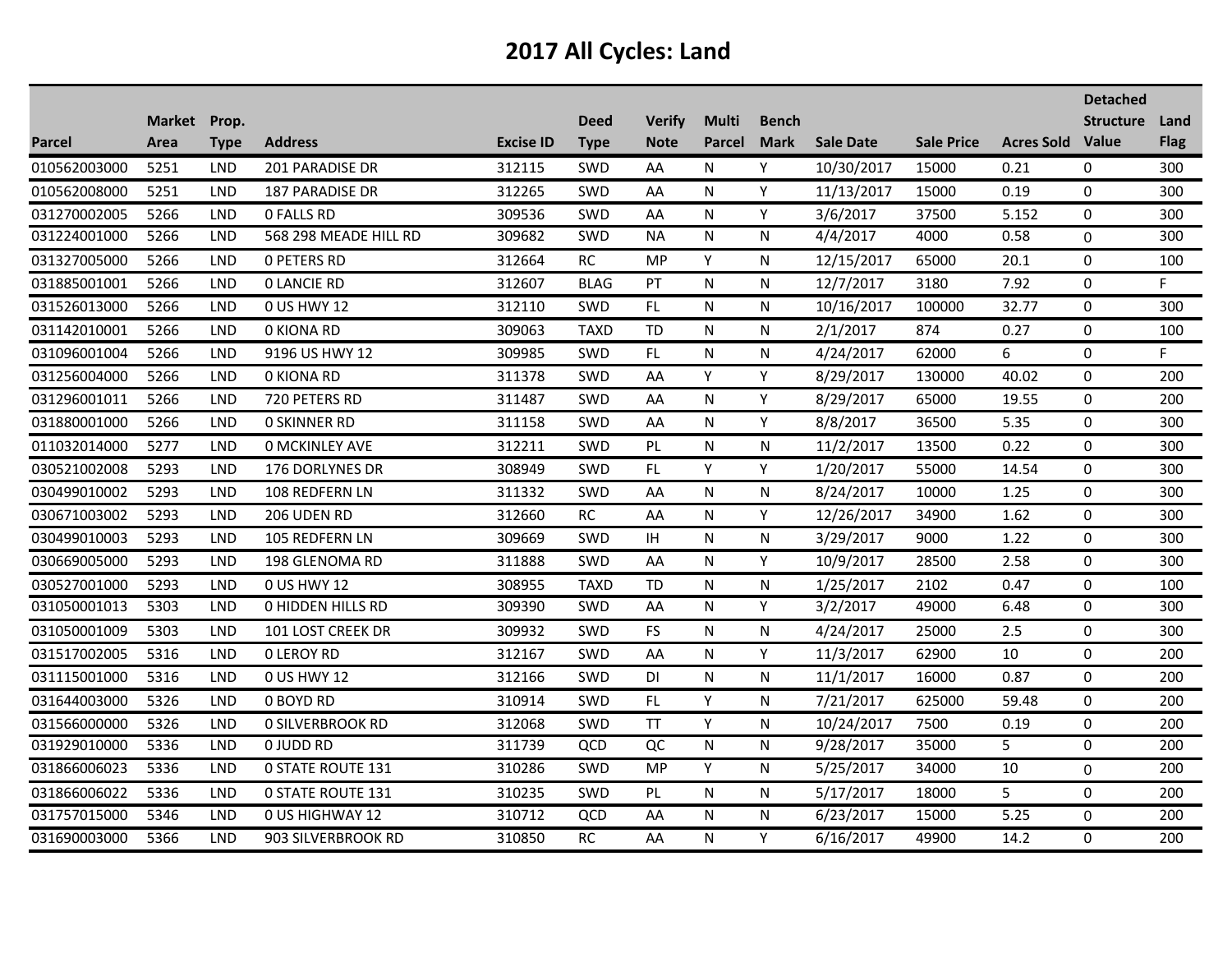|               |                      |             |                             |                  |                            |                              |                               |                             |                  |                   |                         | <b>Detached</b>  |                     |
|---------------|----------------------|-------------|-----------------------------|------------------|----------------------------|------------------------------|-------------------------------|-----------------------------|------------------|-------------------|-------------------------|------------------|---------------------|
| <b>Parcel</b> | Market Prop.<br>Area | <b>Type</b> | <b>Address</b>              | <b>Excise ID</b> | <b>Deed</b><br><b>Type</b> | <b>Verify</b><br><b>Note</b> | <b>Multi</b><br><b>Parcel</b> | <b>Bench</b><br><b>Mark</b> | <b>Sale Date</b> | <b>Sale Price</b> | <b>Acres Sold Value</b> | <b>Structure</b> | Land<br><b>Flag</b> |
| 032071003000  | 5386                 | <b>LND</b>  | <b>0 BENNETT RD</b>         | 309273           | SWD                        | AA                           | Y                             | Y                           | 2/17/2017        | 45500             | 5.57                    | 0                | 300                 |
| 032105001046  | 5406                 | <b>LND</b>  | 295 RIVER RANCH RD          | 310941           | SWD                        | AA                           | N                             | Y                           | 7/19/2017        | 13000             | 5                       | 0                | 200                 |
| 032105001039  | 5406                 | LND         | <b>265 RIVER RANCH RD</b>   | 310858           | SWD                        | OT                           | N                             | N                           | 7/10/2017        | 13500             | 5.02                    | 0                | 200                 |
| 032042005000  | 5426                 | <b>LND</b>  | <b>0 BURTON CREEK RD</b>    | 309064           | <b>TAXD</b>                | <b>TD</b>                    | N                             | ${\sf N}$                   | 2/1/2017         | 1800              | 5                       | 0                | 200                 |
| 035288003021  | 5445                 | <b>LND</b>  | 0 SKYO MTN DR               | 310461           | SWD                        | AA                           | N                             | Y                           | 6/5/2017         | 33000             | 3                       | 0                | 300                 |
| 035294003002  | 5445                 | <b>LND</b>  | <b>110 JOHNSON CREEK RD</b> | 311063           | <b>SWD</b>                 | AA                           | Y                             | Y                           | 8/3/2017         | 85000             | 12.08                   | 0                | 300                 |
| 035145008005  | 5465                 | LND         | 210 CRAIG RD                | 310552           | QCD                        | QC                           | N                             | N                           | 6/14/2017        | 120000            | 20.3                    | 0                | 300                 |
| 035145008014  | 5465                 | LND         | 182 CRAIG RD                | 311948           | QCD                        | QC                           | N                             | N                           | 10/9/2017        | 150000            | 16.21                   | 0                | 400                 |
| 035145008019  | 5465                 | LND         | <b>0 SKATE CREEK RD S</b>   | 309075           | QCD                        | QC                           | N                             | N                           | 1/20/2017        | 26000             | 5.09                    | 0                | 300                 |
| 035145008006  | 5465                 | <b>LND</b>  | 208 CRAIG RD                | 310104           | QCD                        | QC                           | N                             | N                           | 5/4/2017         | 137500            | 20                      | 0                | 400                 |
| 035145621002  | 5465                 | <b>LND</b>  | 324 FOREST ROAD 52          | 311525           | QCD                        | QC                           | N                             | N                           | 9/11/2017        | 127500            | 25                      | $\mathbf 0$      | 300                 |
| 035145008002  | 5465                 | <b>LND</b>  | <b>0 SKATE CREEK RD S</b>   | 309535           | QCD                        | QC                           | N                             | N                           | 3/14/2017        | 95000             | 20                      | $\overline{0}$   | 300                 |
| 035247001000  | 5475                 | <b>LND</b>  | <b>0 BLAKELY RD</b>         | 311925           | SWD                        | AA                           | N                             | Y                           | 10/10/2017       | 30000             | 15                      | $\mathbf 0$      | 300                 |
| 035165002000  | 5475                 | <b>LND</b>  | 157 W WILLAME ST            | 309004           | <b>TAXD</b>                | <b>TD</b>                    | N                             | N                           | 1/27/2017        | 21500             | 0.48                    | 0                | 300                 |
| 035077011004  | 5515                 | <b>LND</b>  | 122 JESSIE LN               | 309757           | <b>BANDS</b>               | AA                           | N                             | Y                           | 4/4/2017         | 42000             | 2.14                    | 0                | 300                 |
| 035088001003  | 5515                 | <b>LND</b>  | 472 CANNON RD               | 311334           | SWD                        | AA                           | N                             | Y                           | 8/21/2017        | 53000             | $\mathbf{1}$            | 0                | 300                 |
| 035099001006  | 5545                 | <b>LND</b>  | 159 RIVERDANCE LN           | 311931           | SWD                        | AA                           | N                             | Υ                           | 10/5/2017        | 77500             | 5.52                    | 0                | 400                 |
| 035188088000  | 5555                 | <b>LND</b>  | <b>0 SNYDER RD</b>          | 309066           | <b>TAXD</b>                | <b>TD</b>                    | N                             | N.                          | 2/1/2017         | 1798              | 3.2                     | 0                | 100                 |
| 035145011005  | 5555                 | LND         | 112 BURL LN                 | 309564           | QCD                        | <b>RE</b>                    | N                             | N                           | 3/23/2017        | 40000             | 0.84                    | 0                | 400                 |
| 035145011011  | 5555                 | <b>LND</b>  | 106 BELLE LN                | 309911           | QCD                        | <b>RE</b>                    | N                             | N                           | 4/26/2017        | 50000             | 0.56                    | 0                | 400                 |
| 011038069044  | 5595                 | <b>LND</b>  | 0 ALDERWOOD DR              | 309629           | <b>SWD</b>                 | AA                           | N                             | Y                           | 3/23/2017        | 22000             | 0.24                    | $\mathbf 0$      | 300                 |
| 011038069018  | 5595                 | <b>LND</b>  | <b>115 FIR CT E</b>         | 310467           | <b>SWD</b>                 | AA                           | N                             | Y                           | 6/9/2017         | 36000             | 0.44                    | 0                | 300                 |
| 011038069060  | 5595                 | <b>LND</b>  | <b>O JACK FIR CT E</b>      | 310020           | <b>SWD</b>                 | AA                           | N                             | Y                           | 5/3/2017         | 20000             | 0.22                    | 0                | 300                 |
| 011038069019  | 5595                 | <b>LND</b>  | 131 ALDERWOOD DR            | 309628           | SWD                        | AA                           | N                             | Y                           | 3/27/2017        | 36000             | 0.22                    | 0                | 400                 |
| 011038069054  | 5595                 | <b>LND</b>  | <b>105 HEMLOCK LN</b>       | 312138           | SWD                        | AA                           | N                             | Y                           | 10/9/2017        | 25000             | 0.24                    | 0                | 300                 |
| 035048026005  | 5615                 | <b>LND</b>  | 134 DEER PARK LN            | 312462           | SWD                        | AA                           | N                             | Y                           | 11/29/2017       | 52900             | 0.5                     | 0                | 400                 |
| 035048012000  | 5615                 | <b>LND</b>  | 130 TIMBERLINE PT           | 309920           | <b>SWD</b>                 | AA                           | N                             | Y                           | 4/24/2017        | 50000             | 5.03                    | 0                | 300                 |
| 010571025000  | 5615                 | <b>LND</b>  | <b>164 TIMBERLINE DR</b>    | 309194           | <b>SWD</b>                 | ES                           | N                             | N                           | 2/13/2017        | 25000             | 0.38                    | $\pmb{0}$        | 400                 |
| 035048017006  | 5615                 | <b>LND</b>  | 110 RIDGE LN                | 311198           | <b>SWD</b>                 | AA                           | N                             | N                           | 8/15/2017        | 34000             | 0.33                    | 0                | 400                 |
| 035051005004  | 5615                 | <b>LND</b>  | 133 RED CEDAR LN            | 309733           | SWD                        | <b>MP</b>                    | Y                             | N                           | 4/7/2017         | 39500             | 1.37                    | 0                | 300                 |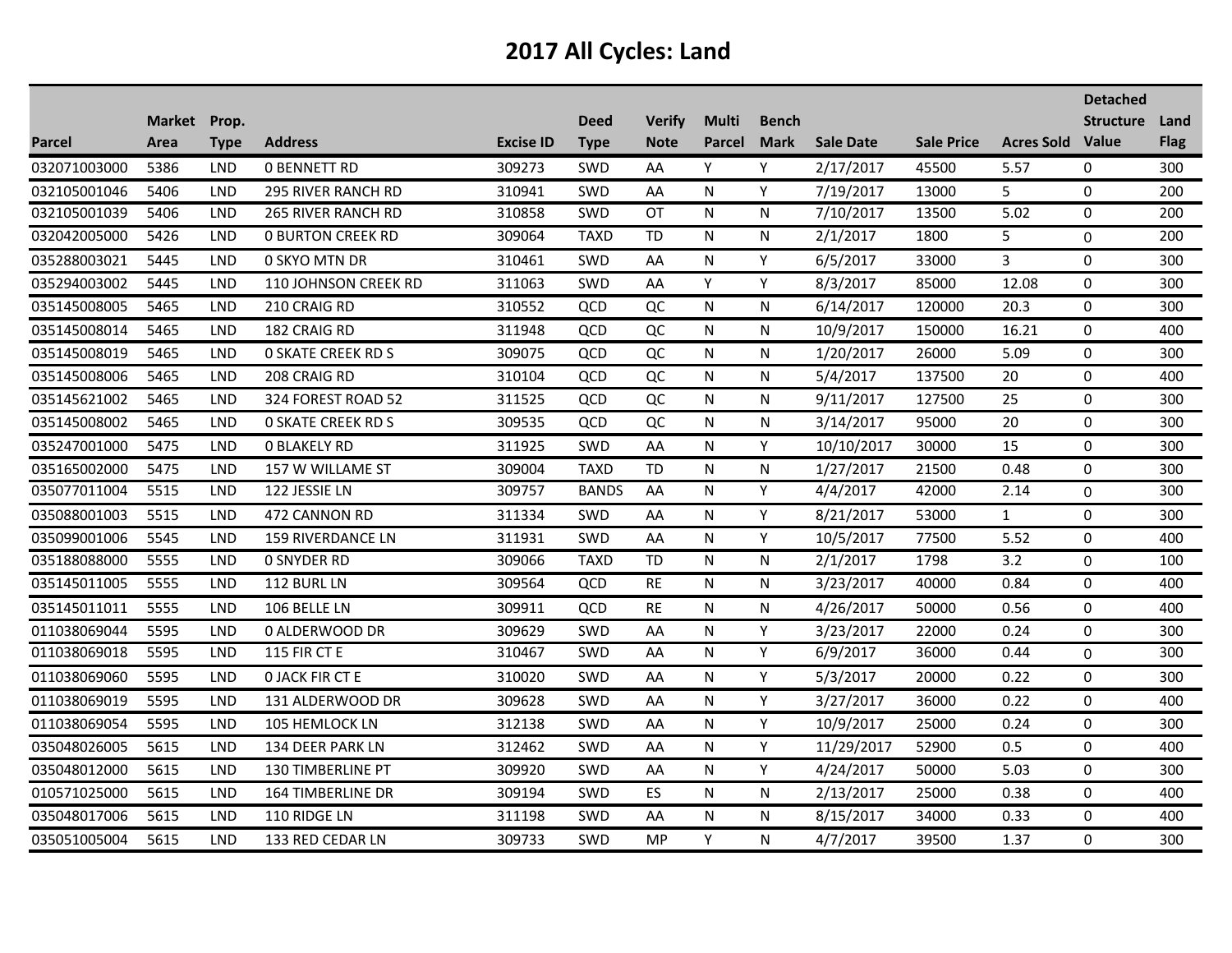|               |                      |             |                             |                  |                            |                              |                               |                             |                  |                   |                         | <b>Detached</b>  |                     |
|---------------|----------------------|-------------|-----------------------------|------------------|----------------------------|------------------------------|-------------------------------|-----------------------------|------------------|-------------------|-------------------------|------------------|---------------------|
| <b>Parcel</b> | Market Prop.<br>Area | <b>Type</b> | <b>Address</b>              | <b>Excise ID</b> | <b>Deed</b><br><b>Type</b> | <b>Verify</b><br><b>Note</b> | <b>Multi</b><br><b>Parcel</b> | <b>Bench</b><br><b>Mark</b> | <b>Sale Date</b> | <b>Sale Price</b> | <b>Acres Sold Value</b> | <b>Structure</b> | Land<br><b>Flag</b> |
| 024371005002  | 6019                 | <b>LND</b>  | <b>0 GARRARD CREEK RD</b>   | 312103           | SWD                        | AA                           | N                             | Y                           | 10/25/2017       | 43000             | 4.89                    | 0                | 300                 |
| 024393001004  | 6019                 | <b>LND</b>  | 1034 GARRARD CREEK RD       | 312030           | RC                         | AA                           | N                             | Y                           | 10/23/2017       | 80000             | 9.55                    | 0                | 300                 |
| 024429005000  | 6028                 | <b>LND</b>  | <b>0 GARRARD CREEK RD</b>   | 311501           | <b>BANDS</b>               | FL.                          | Y                             | N                           | 5/23/2017        | 370149            | 76.6                    | 0                | 300                 |
| 024112002000  | 6028                 | <b>LND</b>  | <b>0 NELSON RD</b>          | 310273           | <b>SWD</b>                 | AA                           | N                             | N                           | 5/24/2017        | 53000             | 10.34                   | 0                | 200                 |
| 024109001004  | 6028                 | <b>LND</b>  | <b>0 INDEPENDENCE RD</b>    | 312749           | SWD                        | FL                           | Υ                             | N                           | 12/29/2017       | 65000             | 41.97                   | $\mathbf 0$      | 200                 |
| 024103003002  | 6028                 | <b>LND</b>  | 403 INDEPENDENCE RD         | 311475           | <b>SWD</b>                 | FL                           | N                             | N                           | 8/24/2017        | 72000             | 6.75                    | 0                | F.                  |
| 024137003008  | 6036                 | <b>LND</b>  | 0 PODHOLA LN                | 309579           | SWD                        | <b>MP</b>                    | N                             | N                           | 2/27/2017        | 10000             | $\overline{2}$          | 0                | F.                  |
| 024137003012  | 6036                 | <b>LND</b>  | 0 PODHOLA LN                | 309580           | <b>SWD</b>                 | MP                           | Υ                             | N                           | 3/15/2017        | 110000            | 20                      | 0                | 300                 |
| 023018010000  | 6036                 | <b>LND</b>  | 234 HERMAN LEWIS RD         | 312284           | SWD                        | AA                           | N                             | Υ                           | 11/14/2017       | 72500             | 9.81                    | $\mathbf 0$      | 300                 |
| 021970001022  | 6046                 | <b>LND</b>  | 102 ARLENE LN               | 312188           | SWD                        | FL                           | N                             | N                           | 11/3/2017        | 67000             | 6                       | 0                | F.                  |
| 023800005002  | 6056                 | <b>LND</b>  | 0 SMITH RD                  | 310398           | <b>SWD</b>                 | AA                           | N                             | Y.                          | 6/7/2017         | 73000             | 5.13                    | 0                | 300                 |
| 023800005008  | 6056                 | <b>LND</b>  | 157 BABCOCK LN              | 312251           | SWD                        | AA                           | N                             | Y                           | 11/13/2017       | 76000             | 5                       | 0                | 300                 |
| 023800005009  | 6056                 | <b>LND</b>  | 169 BABCOCK LN              | 312324           | <b>SWD</b>                 | AA                           | N                             | Y                           | 11/15/2017       | 76000             | 5                       | 0                | 300                 |
| 022098002000  | 6092                 | <b>LND</b>  | 0 COOKS HILL RD             | 311786           | SWD                        | FL.                          | N                             | N                           | 9/27/2017        | 175000            | 29                      | $\Omega$         | 300                 |
| 022082011001  | 6092                 | <b>LND</b>  | 152 RIVER HEIGHTS RD        | 308839           | <b>SWD</b>                 | AA                           | N                             | Y                           | 1/6/2017         | 85000             | 4.06                    | 0                | 300                 |
| 022082011004  | 6092                 | <b>LND</b>  | <b>160 RIVER HEIGHTS RD</b> | 311971           | SWD                        | AA                           | N                             | Y                           | 10/17/2017       | 85000             | 2.68                    | 0                | 300                 |
| 022082011006  | 6092                 | <b>LND</b>  | <b>0 RIVER HEIGHTS RD</b>   | 312609           | QCD                        | AA                           | N                             | N                           | 12/13/2017       | 100               | 0.75                    | 0                | 300                 |
| 010907050000  | 6092                 | <b>LND</b>  | 138 SUMMERSIDE DR           | 310464           | SWD                        | <b>MP</b>                    | Υ                             | N                           | 6/9/2017         | 85000             | 3.06                    | 0                | 400                 |
| 022082011002  | 6092                 | <b>LND</b>  | <b>168 RIVER HEIGHTS RD</b> | 312008           | <b>SWD</b>                 | AA                           | N                             | Y                           | 10/18/2017       | 82500             | 4.06                    | $\Omega$         | 300                 |
| 021964001004  | 6092                 | <b>LND</b>  | <b>0 SANDY BLVD</b>         | 309832           | <b>SWD</b>                 | CU                           | N                             | Y                           | 4/4/2017         | 70000             | 5.1                     | $\pmb{0}$        | 300                 |
| 022195001005  | 6102                 | <b>LND</b>  | 112 CHELSEA LN              | 311503           | SWD                        | AA                           | N                             | Y                           | 9/8/2017         | 90000             | 4.38                    | 0                | 300                 |
| 022195001004  | 6102                 | <b>LND</b>  | 115 CHELSEA LN              | 311814           | <b>SWD</b>                 | AA                           | N                             | Y                           | 10/2/2017        | 101166            | 5.54                    | 5000             | 300                 |
| 022145002002  | 6122                 | LND         | 2526 COLONIAL DR            | 309690           | SWD                        | IH                           | N                             | N                           | 4/3/2017         | 50000             | 0.36                    | 0                | 300                 |
| 021189004001  | 6142                 | <b>LND</b>  | 2301 ROSEWOOD LN            | 310535           | SWD                        | AA                           | N                             | N                           | 6/20/2017        | 29000             | 0.09                    | $\mathbf 0$      | 300                 |
| 021189004001  | 6142                 | <b>LND</b>  | 2301 ROSEWOOD LN            | 312056           | QCD                        | QC                           | N                             | N                           | 10/26/2017       | 32000             | 0.09                    | 0                | 300                 |
| 021189004001  | 6142                 | LND         | 2301 ROSEWOOD LN            | 312277           | <b>SWD</b>                 | <b>NA</b>                    | N                             | N                           | 11/14/2017       | 273000            | 0.09                    | 0                | 300                 |
| 021907001004  | 6183                 | LND         | 0 ESHOM RD                  | 311047           | SWD                        | AA                           | N                             | Y                           | 7/31/2017        | 44000             | 0.95                    | $\Omega$         | 300                 |
| 023725001000  | 6223                 | <b>LND</b>  | 4020 HARRISON AVE           | 309035           | <b>TAXD</b>                | <b>TD</b>                    | N                             | N                           | 1/31/2017        | 4956              | 1.01                    | $\pmb{0}$        | 200                 |
| 023725002000  | 6223                 | LND         | <b>0 HARRISON AVE</b>       | 309036           | <b>TAXD</b>                | <b>TD</b>                    | N                             | N                           | 1/31/2017        | 17203             | 0.53                    | 0                | 300                 |
| 023567004001  | 6235                 | <b>LND</b>  | 169 FROG HOLLOW LN          | 310343           | SWD                        | AA                           | N                             | N                           | 6/2/2017         | 55000             | 5                       | $\Omega$         | 200                 |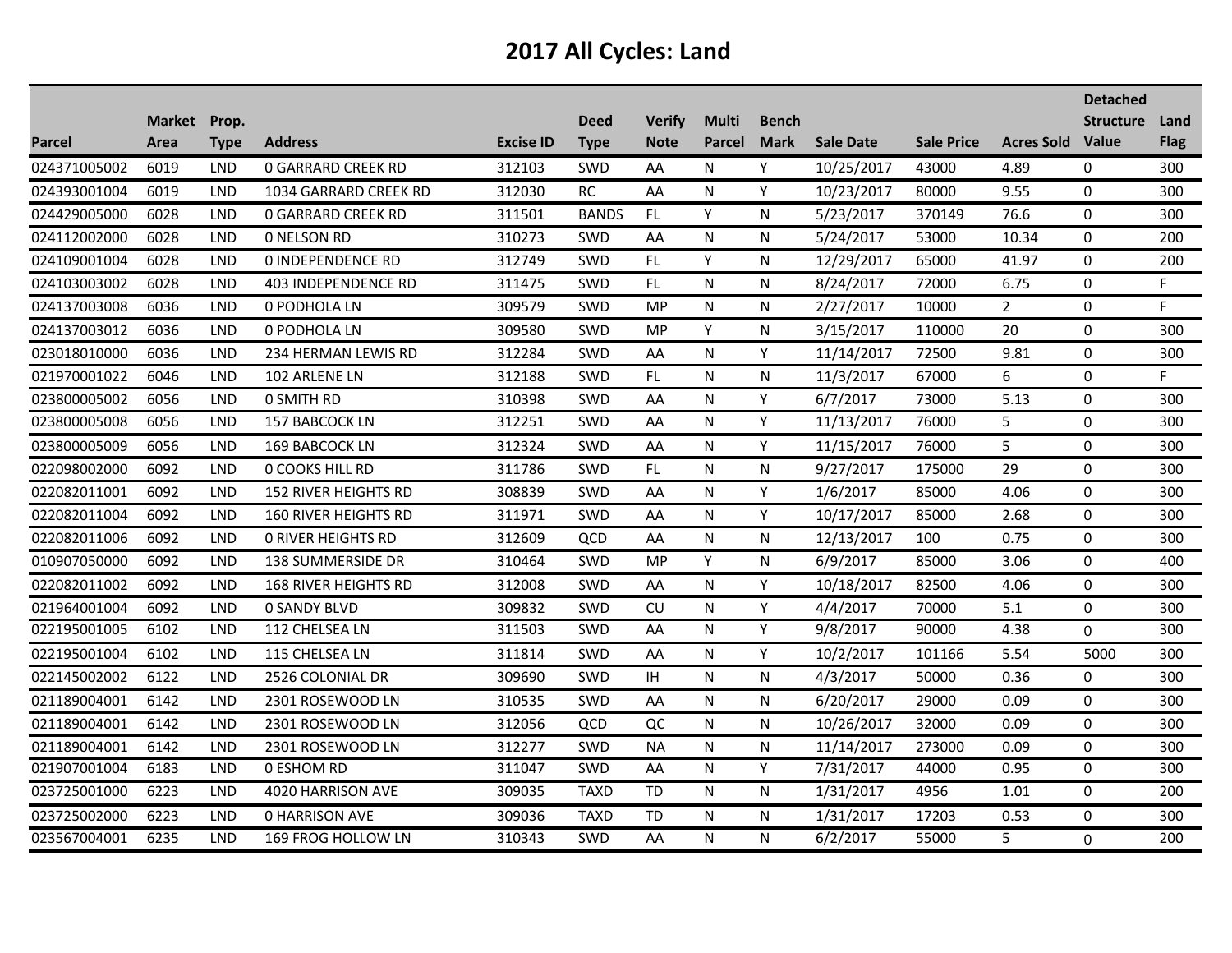|               |              |             |                          |                  |             |               |               |              |                  |                   |                         | <b>Detached</b>  |              |
|---------------|--------------|-------------|--------------------------|------------------|-------------|---------------|---------------|--------------|------------------|-------------------|-------------------------|------------------|--------------|
|               | Market Prop. |             |                          |                  | <b>Deed</b> | <b>Verify</b> | <b>Multi</b>  | <b>Bench</b> |                  |                   |                         | <b>Structure</b> | Land         |
| <b>Parcel</b> | Area         | <b>Type</b> | <b>Address</b>           | <b>Excise ID</b> | <b>Type</b> | <b>Note</b>   | <b>Parcel</b> | <b>Mark</b>  | <b>Sale Date</b> | <b>Sale Price</b> | <b>Acres Sold Value</b> |                  | <b>Flag</b>  |
| 023577006002  | 6235         | <b>LND</b>  | <b>0 PADRICK RD</b>      | 311348           | SWD         | AA            | N             | Y            | 8/24/2017        | 110000            | 5.04                    | 0                | 400          |
| 003682052000  | 6265         | <b>LND</b>  | 411 DOWNING RD           | 308832           | SWD         | <b>NA</b>     | N             | Y            | 1/6/2017         | 57500             | 6.25                    | 0                | 200          |
| 002768136001  | 6265         | <b>LND</b>  | <b>0 SIRKKA ST OFF</b>   | 309989           | SWD         | OV            | Y             | N            | 4/27/2017        | 97500             | 2.49                    | 300              | 300          |
| 002768193003  | 6265         | LND         | <b>0 SEWARD AVE</b>      | 311515           | SWD         | <b>OT</b>     | N             | N            | 9/11/2017        | 21000             | 0.34                    | 0                | 300          |
| 023618003033  | 6295         | <b>LND</b>  | 180 DAVIS VIEW DR        | 312523           | <b>SWD</b>  | AA            | N             | Y            | 12/4/2017        | 92500             | 4.95                    | 0                | 400          |
| 023618003018  | 6295         | <b>LND</b>  | <b>0 DAVIS HILL RD</b>   | 310639           | <b>SWD</b>  | AA            | N             | Y            | 6/22/2017        | 57500             | 4.94                    | 0                | 300          |
| 023618003032  | 6295         | <b>LND</b>  | 200 DAVIS VIEW DR        | 309480           | SWD         | AA            | N             | Υ            | 3/13/2017        | 115000            | 4.95                    | 5000             | 400          |
| 023618003014  | 6295         | LND         | 0 DAVIS HILL RD          | 310638           | SWD         | MP            | Y             | N            | 6/22/2017        | 100000            | 9.88                    | 0                | 300          |
| 002768255001  | 6305         | LND         | <b>419 PRAIRIE ROSE</b>  | 312695           | SWD         | AA            | N             | Y            | 12/21/2017       | 25000             | 0.25                    | 0                | 300          |
| 023629001000  | 6325         | <b>LND</b>  | 1739 HILLVIEW RD         | 312046           | QCD         | QC            | Υ             | N            | 10/23/2017       | 45000             | 1.63                    | 0                | 300          |
| 002449000000  | 6391         | <b>LND</b>  | 903 ATHERTON ST          | 312376           | <b>SWD</b>  | AA            | N             | Y            | 11/28/2017       | 30000             | 0.14                    | 0                | 300          |
| 020951004001  | 6481         | <b>LND</b>  | 1319 MAPLE VALLEY LN     | 312384           | <b>SWD</b>  | AA            | N             | Y            | 11/29/2017       | 29900             | 0.87                    | 0                | 300          |
| 020988000000  | 6491         | <b>LND</b>  | <b>0 ROSWELL RD</b>      | 311080           | <b>PRD</b>  | ES            | N             | N            | 8/3/2017         | 10000             | $\mathbf{1}$            | 0                | 100          |
| 002881002001  | 6491         | <b>LND</b>  | 1509 WINDSOR AVE         | 311393           | <b>SWD</b>  | AA            | N             | Y            | 8/16/2017        | 13000             | 0.14                    | 0                | 300          |
| 002882000000  | 6491         | <b>LND</b>  | 1511 WINDSOR AVE         | 308985           | <b>TAXD</b> | <b>TD</b>     | N             | N            | 1/27/2017        | 3154              | 0.14                    | 0                | 300          |
| 002798001000  | 6491         | <b>LND</b>  | 1007 MADRONA AVE         | 309089           | SWD         | ET            | N             | N            | 1/27/2017        | 35000             | 1.02                    | 0                | 300          |
| 023504010000  | 6505         | <b>LND</b>  | 0 W ELMA DR              | 309892           | <b>SWD</b>  | MP.           | Υ             | N            | 4/19/2017        | 135000            | 9.85                    | 0                | 300          |
| 023504008000  | 6505         | <b>LND</b>  | 129 ELMA DR N            | 311893           | SWD         | AA            | N             | Y            | 10/6/2017        | 60000             | 5                       | 0                | 300          |
| 023707006005  | 6535         | <b>LND</b>  | 138 BATTLE RIDGE DR      | 312063           | <b>SWD</b>  | <b>RE</b>     | N             | N            | 10/26/2017       | 94000             | 8                       | 0                | 300          |
| 023707006008  | 6535         | <b>LND</b>  | 137 BATTLE RIDGE DR      | 312336           | SWD         | <b>RE</b>     | N             | N            | 11/18/2017       | 86000             | 5.2                     | 0                | 300          |
| 021336023000  | 6547         | <b>LND</b>  | <b>0 BLACK BEAR LN</b>   | 309032           | <b>TAXD</b> | <b>TD</b>     | N             | N            | 1/30/2017        | 15500             | 5.46                    | 0                | 200          |
| 021336024000  | 6547         | <b>LND</b>  | 126 BLACK BEAR LN        | 309034           | <b>TAXD</b> | <b>TD</b>     | N             | N.           | 1/30/2017        | 15000             | 5.24                    | 0                | 200          |
| 021703002001  | 6557         | <b>LND</b>  | 158 SALZER RD            | 312045           | <b>SWD</b>  | AA            | N             | Y            | 10/17/2017       | 49500             | 4.91                    | $\Omega$         | 300          |
| 021419000000  | 6557         | <b>LND</b>  | 1807 SALZER VALLEY RD    | 310861           | SWD         | AA            | Υ             | N            | 7/5/2017         | 260000            | 35.57                   | 31400            | 300          |
| 021419000000  | 6557         | <b>LND</b>  | 1807 SALZER VALLEY RD    | 311178           | SWD         | AA            | Y             | N.           | 8/11/2017        | 25000             | 38.8                    | 31400            | 300          |
| 021394006000  | 6557         | <b>LND</b>  | 2345 SALZER VALLEY RD    | 311171           | RC          | AA            | N             | Y            | 8/11/2017        | 70000             | 11.74                   | 0                | 100          |
| 021471001016  | 6557         | <b>LND</b>  | <b>0 NANCY LN</b>        | 312595           | SWD         | <b>MP</b>     | Y             | N            | 12/15/2017       | 150000            | 62.31                   | 0                | 200          |
| 021757004001  | 6557         | <b>LND</b>  | <b>0 SETTLERS LN</b>     | 311645           | <b>SWD</b>  | <b>MP</b>     | Y             | Y            | 9/20/2017        | 180000            | 10                      | 0                | 300          |
| 021727004000  | 6557         | <b>LND</b>  | <b>0 REINKE RD</b>       | 310317           | SWD         | FL.           | N             | N            | 5/25/2017        | 130000            | 20.7                    | 0                | 300          |
| 023301001001  | 6565         | <b>LND</b>  | <b>0 BIG HANAFORD RD</b> | 309358           | SWD         | FL            | N             | N            | 2/28/2017        | 125000            | 12.31                   | 0                | $\mathsf{F}$ |